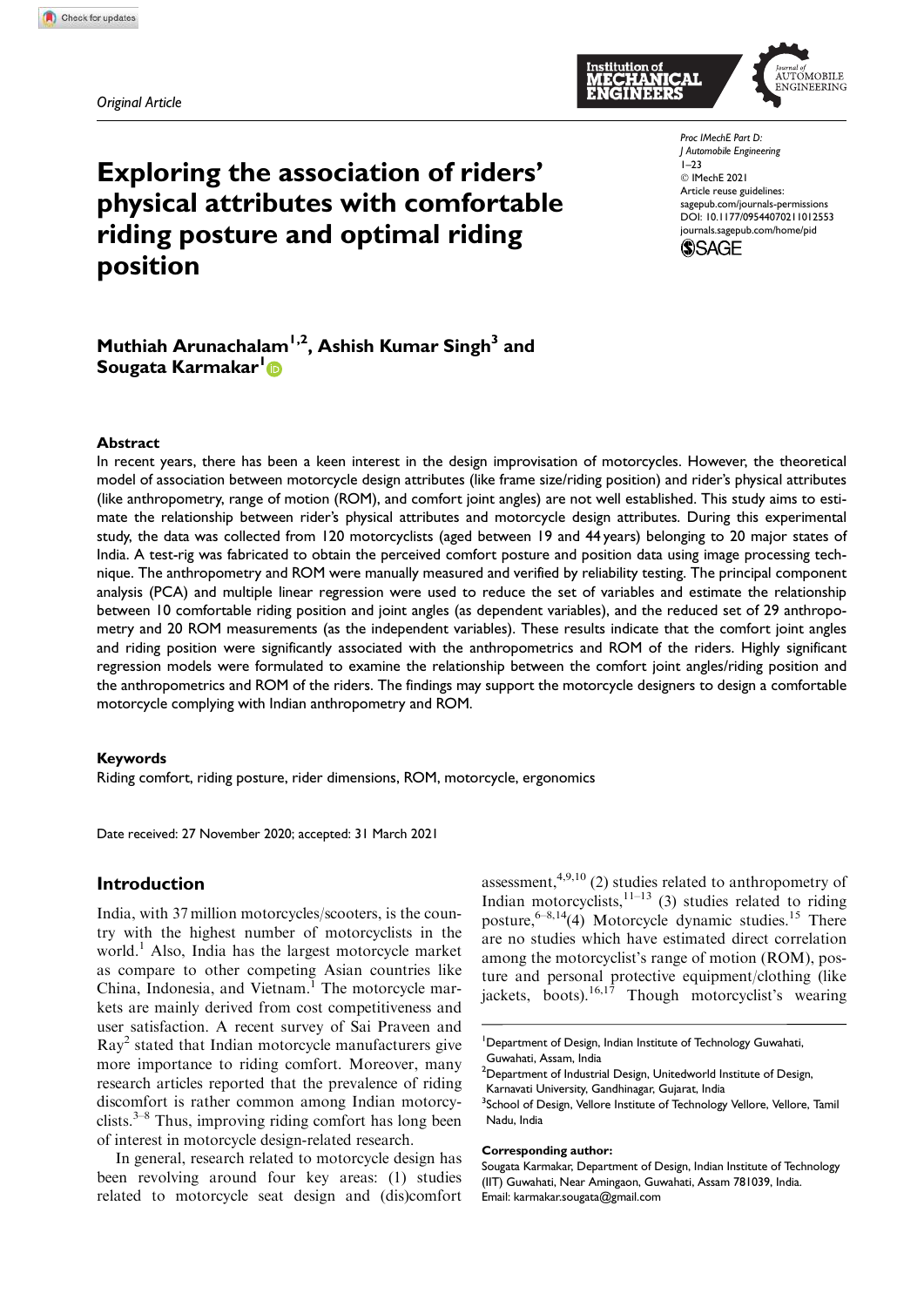tight clothing/suit might affect the motoring skill and ROM of the motorcyclist, $18,19$  Indian motorcyclist usually wears simple clothing while riding. Arunachalam et al.<sup>20</sup> in their literature survey reviewed 124 research articles published from India and abroad. This literature survey highlighted about the factors associated with motorcycle riding posture. Altogether, the review revealed that no investigation has been done to understand the connection between rider's physical and motorcycle design attributes (like comfortable riding position). However, Grainger et al. $^{21}$  investigated the association between the anthropometry and comfortable posture (joint angles)/position of two-wheelers (bicycle) riders using multiple regression analysis. Though the regression model was moderate  $(R<sup>2</sup> < 0.4)$ , they established a significant relationship between comfortable posture joint angle (like torso angle, arm angle, etc.) and riding position (like rise length, reach length dimensions of the bicycle) and anthropometry variables (like arm length, torso length, etc.).

Although the motorcycle industry follows Japanese standards $^{22-24}$  for motorcycle design, the ergonomic evaluation usually be conducted through Digital Human Modelling (DHM) tools in the early conceptualization stage of the motorcycle design process.<sup>25</sup> To perform virtual ergonomic evaluation (using DHM) of a newly designed motorcycle model, the research team usually built a mannequin (biomechanical CAD model) that resembles a simplified human skeleton with anthropometry, ROM measurements, and comfort joint angles of the target user population. Besides, some of the laboratory experiments are conducted to verify the riding comfort in the real-world.<sup>26</sup> However, according to the available literature, the association between the rider's physical attributes (anthropometry and ROM measurements) and motorcycle attributes (riding position/postures) have not been investigated by the researchers.

Since the relationship between the rider's physical attributes and motorcycle attributes are not yet established, it would have always been challenging for motorcycle designers to choose the appropriate anthropometry and ROM measurement to provide comfortable posture and comfortable riding experience. Moreover, the anthropometry dimensions are also being different for different countries. Thus, the present study tries to establish the relation between comfortable riding posture/position and corresponding anthropometry and ROM measurements. The overall aim of this study is to estimate the association between rider's physical attributes and motorcycle design attributes while riding for a shorter duration. The objectives of this study are: (1) To study the relationship between anthropometry and ROM and comfortable riding posture (CRP) variables; (2) To study the relationship between anthropometry and ROM and optimum/comfortable riding position (ORP).

Although a few research investigations established the link between the comfortable posture of (car/tractor/truck) drivers and seat position and body dimension (anthropometry), $27-30$  similar type of investigation is still missing from the literature of motorcycle ergonomics. Also, to understand the importance of ROM in the user-centered design process of motorcycle, the relationship between the ROM and comfort posture is yet to be explored.<sup>25,31</sup> Based on the literature survey, two research questions were formulated:

RQ1: What common/principle factors (from a larger set) contain most of the information in explaining/representing CRP (joint angles) and ORP (position)? RQ2: How is the association between CRP/ORP and rider's physical attributes (anthropometry and range of motion) of Indian motorcyclists?

#### Methods and materials

#### *Subjects and experimental setup*

Around 374 million (92%) Indian motorcyclists (aged between 19 and 44) are male.<sup>32</sup> Therefore, in the present study, the data collection and related measurements were focused on the dominating male users. Since the present research is the subsequent part of longitudinal research,<sup>33</sup> the same 120 arbitrarily selected male subjects were invited to participate. Subjects with clinical signs and symptoms of bone fractures, hypermobility, musculoskeletal discomfort, or other health problems were excluded. Male subjects in the age group of 19– 44 years with least 1-year riding experience and a valid motorcycle license were included in the experiment.

The research objectives were achieved by conducting the experiment on an experimental set-up (in-house static simulator, see Figure 1). The test-rig was constructed using parts from a motorcycle (Make: Bajaj; year: 1999; Model: CT 100) to provide a realistic riding experience to the subjects. The equipment's (and their purpose) used in this static experimental set-up were listed in Table 1. Praveen and  $Ray^{26}$  confirmed no significant difference between overall seating comfort in static and dynamic conditions (motorcycling on a flat road). Furthermore, many of the automotive postural studies were carried out in static-laboratory conditions for unbiased subjective evaluation.21,29,34

The limits of adjustability in the test-rig for handgrip, footrest, and seat were decided based on a previous study and Japanese standard.<sup>22,35</sup> Figure 2 explains the specific dimensions (like width, length, etc.) of the seat, handlebar/grip, and footrest and the dimensional adjustability provided in the test-rig. According to the survey (on 23 Indian standard motorcycles) by Arunachalam et al.<sup>35,36</sup> the mean value of the seat dimensions (front width, narrowest width, the distance between the front width and narrowest width, and the widest length) and handlebar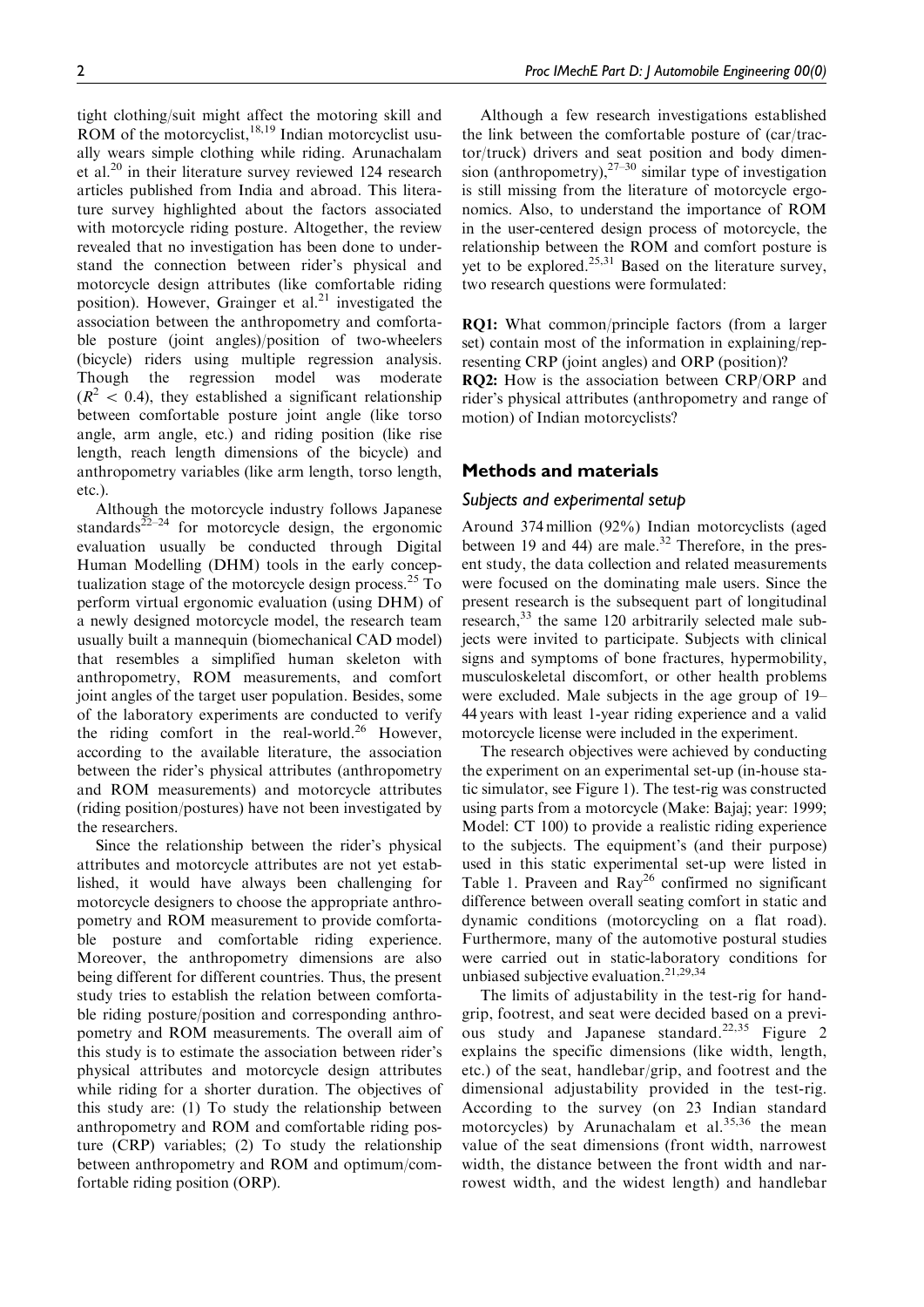

Figure 1. Experimental set-up.

| S. no. (refer Figure 1) | Equipment name                                                                                                    | Purpose                                                                                                                                                     |
|-------------------------|-------------------------------------------------------------------------------------------------------------------|-------------------------------------------------------------------------------------------------------------------------------------------------------------|
| i.                      | Motorcycle coordinate system (origin)                                                                             | Origin point was established at the distance of 1000 mm along X<br>axis and 350 mm along z-axis and 0 mm along y-axis. <sup>29,30,37</sup>                  |
| ii.                     | Test-rig – motorcycle                                                                                             | Provided with the adjustability in handle grip, seat, and footrest.<br>The level of dimensional adjustability in the test rig was disclosed<br>in Figure 2. |
| iii.                    | Camera-top view (Make & Model:<br>SonyA58 DSLR, Megapixel: 20 MP with<br>max. resolution: $5456 \times 3632$ px)  | To record joint angle from top view (in xy plane)<br>Location $-$ (1200 mm, 0 mm, 3660 mm) from origin point                                                |
| iv.                     | Calibration system of top view                                                                                    | To calibrate top view images and extrapolate the images into real<br>world measurements                                                                     |
| v.                      | Camera-Side view (Make & Model:<br>SonyA58 DSLR, Megapixel: 20 MP with<br>max. resolution: $5456 \times 3632$ px) | To record joint angles from side view (in xz plane)                                                                                                         |
| vi.                     | Calibration system of side view                                                                                   | To calibrate side view images and extrapolate the images into<br>real world measurements<br>Location $-$ (800 mm, 4570 mm, 600 mm) from origin point        |

vii. **Projector** Projector **Projector To play simulation videos during the experiment** 

viii. White screen To project the simulation video from the projector

Table 1. Equipment's used in experimental set-up and its purpose.

dimensions (handle grip length and handle grip width) were used in the test-rig. A flat (no curvature) seat (material: open-cell polyurethane; density: 82 kg/ mm<sup>3</sup>) was used to control the effect of the seat on overall discomfort.<sup>10</sup> A smaller fuel tank and standard footrest size were used in the test-rig for more flexibility in leg/thigh movement of the subjects while performing the experiment.

ix. Master controller computer (HP Desk

8.1)

with Intel i5-processor and windows

Figure 3 illustrates the study design of the present research. In this study, the CRP and ORP data were acquired by subjecting the subjects on the riding set up, and following the experimental protocol. The higher number of CRP and ORP variables were reduced using principal component analysis (PCA) technique. The reduced set of anthropometric and ROM variables were used from a prior study.<sup>33</sup> Multiple linear regression (MLR) was used to develop the regression models of comfortable riding position and joint angles, using the reduced set of anthropometric and ROM variables (as the independent variables).

To control the projector and cameras through USB/HDMI cables

Location – 1830 mm from the test-rig

Location – 1220 mm from the test-rig

during experimentation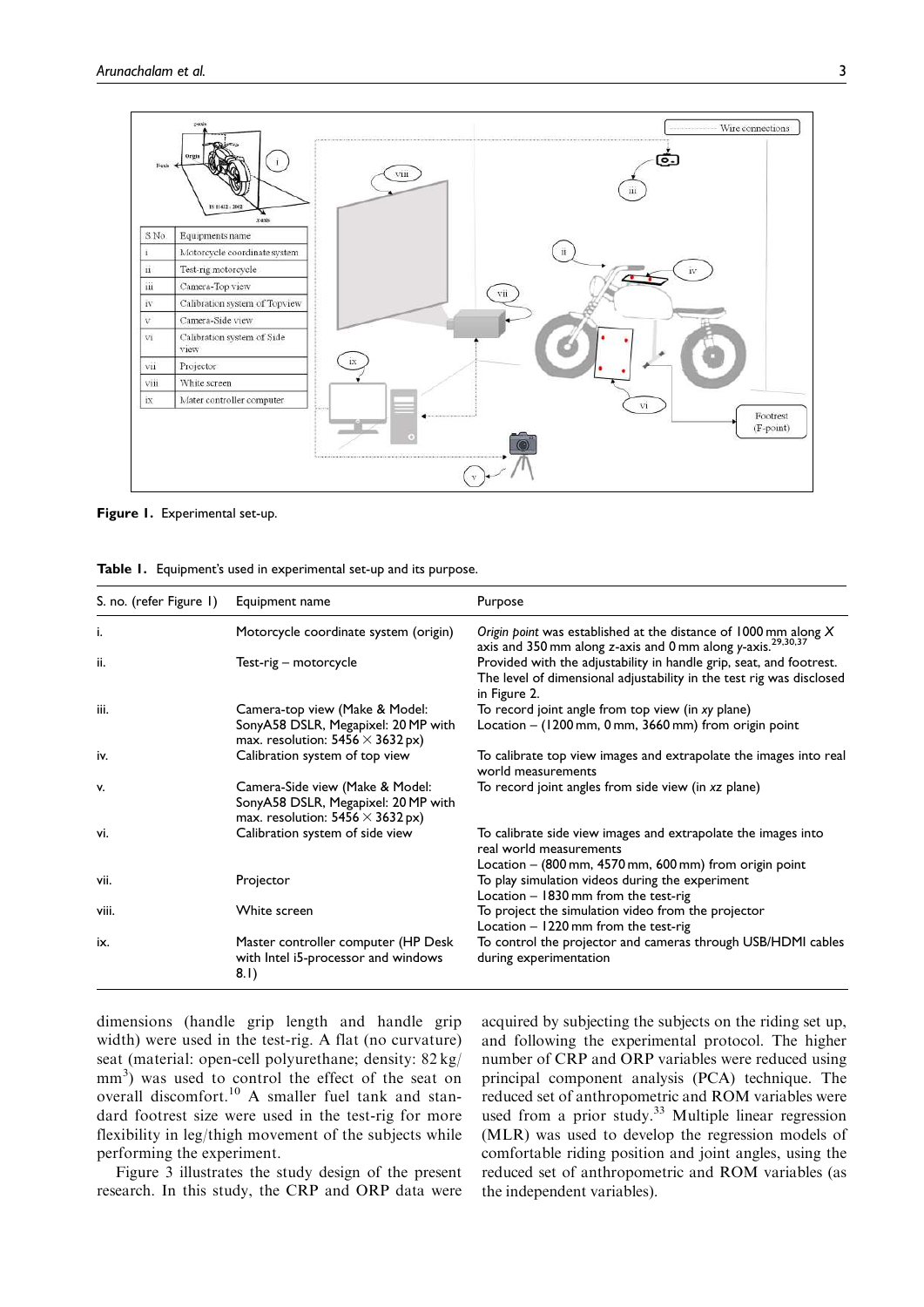

Figure 2. Adjustable ranges of seat, handle grip and footrest: (a) adjustability at *xy*-plan (top view) and (b) adjustability at *xz*-plan (side view).

#### *Experimental procedure*

The experiment was conducted in three subsequent stages: (1) fitting trials; (2) subjective discomfort and comfort evaluation and (3) estimation of weighted comfort joint angle.

*Fitting trials.* During this step, the subjects were asked to obtain a CRP and ORP on the test-rig. At first, subjects were instructed to sit on the test-rig and perceive degree of discomfort in their respective body joints. They were asked to draw their constant attention toward the simulation video projected on the white screen. After every 2 min, the subject was verbally asked for any discomfort in their body joints. If they report any discomfort in anybody joints, the component corresponding to that body joint (seat/handlebar/foot-rest) was regulated

(up/down/back/forth) manually by the experimenter at discrete decrement/increment, in agreement with the procedure used in Porter and Gyi. $3\overline{0}$  This process was repeatedly practiced until the subject felt comfortable or perceived as no discomfort while riding. Each subject took at least three fitting trials to obtain a comfortable posture and position. There was no time and trial limit to complete this process.

*Subjective discomfort and comfort evaluation.* Following the fitting trials, the subjects were asked to take a break for 10 min to avoid biases between the repeated experiments.<sup>38</sup> Afterward, the subject was asked to sit again on the test-rig, accepted as comfortable in ''Fitting trials.'' Once the subject gets seated, the experimenter affixed the reflective markers on the subject's body and motorcycle landmarks (as shown in Figures 4 and 5).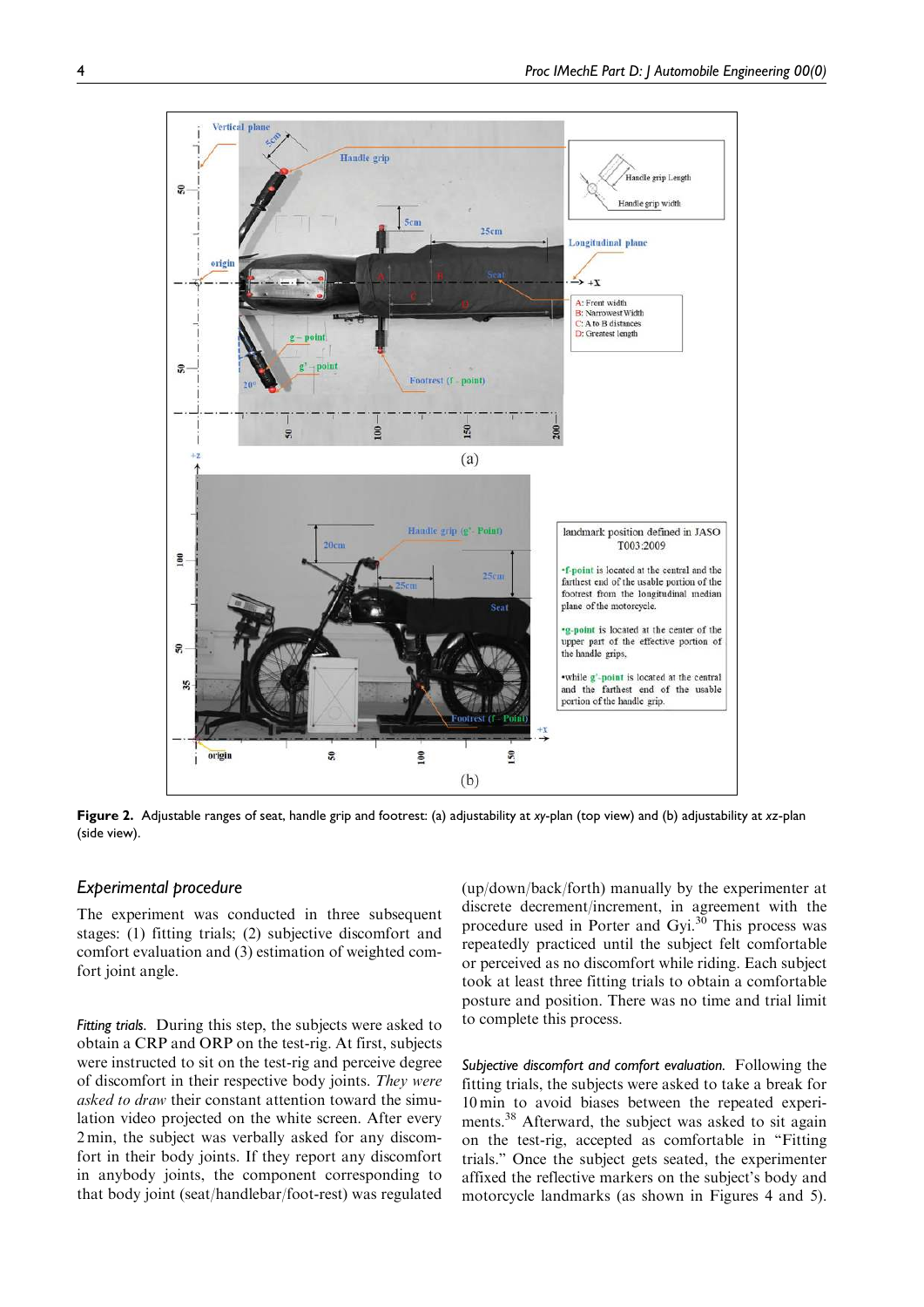

Figure 3. Study design – flow chart.

ROM: range of motion; CPR: comfortable riding posture; ORP: comfortable riding position.

Now, a 5-min riding-simulation video was played on the white screen via the projector. During these 5 min, the subject was informed to perceive discomfort/comfort in different body joints/parts. The time duration (5 min) was opted based on earlier similar studies by Grainger et al.<sup>21</sup> and Barone and Curcio.<sup>39</sup> They have also evaluated the subjective discomfort while riding two-wheeler under static conditions.

At the end of each session, side and top viewed images of the subject were captured using side/top cameras. Later, these images were analyzed using the image process technique to extract the coordinates of the body landmarks for estimating body joint angles (explained in Appendix A1) and linear dimensions of the riding position. The image processing technique and arithmetic calculation involved in the study was explained in Appendices A2 and B.

After completing the session, the subjects were requested to leave the motorcycle test-rig and report the perceived discomfort and comfort (self-reported questionnaire) they experienced during the 5 min. This subjective rating assessment includes (1) Discomfort rating scale (as shown Appendix Figure  $C(a)$ )<sup>2</sup> and (2) Comfort rating scale (as shown Appendix Figure  $C(b)$ .<sup>35,40</sup> The subjective rating scales are widely used in previous literature. $41-43$  The present study adopted the procedure of using both comfort and discomfort scales (to evaluate the subject reliability) have also been proposed in many other studies. $4^{1-43}$ 

*Estimation of weighted comfort joint angle.* The weighted comfort joint angle can be referred to normalizing the body joint angles (adopted during comfortable riding position/posture) with respect to the perceived comfort rating, respectively. The weighted mean and standard deviations of comfort joint angle  $(\theta_j$  and  $\Delta\theta_j)$  can be estimated using equations (1) and (2), and many earlier studies have referred  $\theta_j$  to evaluate the comfortable riding posture.<sup>48,49</sup>

$$
\theta_j = \frac{\sum_{n=1}^{120} \theta_{jn} w_{jn}}{\sum_{n=1}^{120} w_{jn}}
$$
(1)

where,  $w_{jn} = C_n$  %;  $n = 1,2, 3,...120$  and  $j = 1,2,3...10$ .  $\theta_j$  is the weighted mean comfort joint angle of the (120) samples;  $\theta_{in}$  is measured comfort joint angle of the subject in the respective joint;  $w_{in}$  is perceived comfort rating by the subject for the respective joint;  $C_n$  % is the percentage of comfort score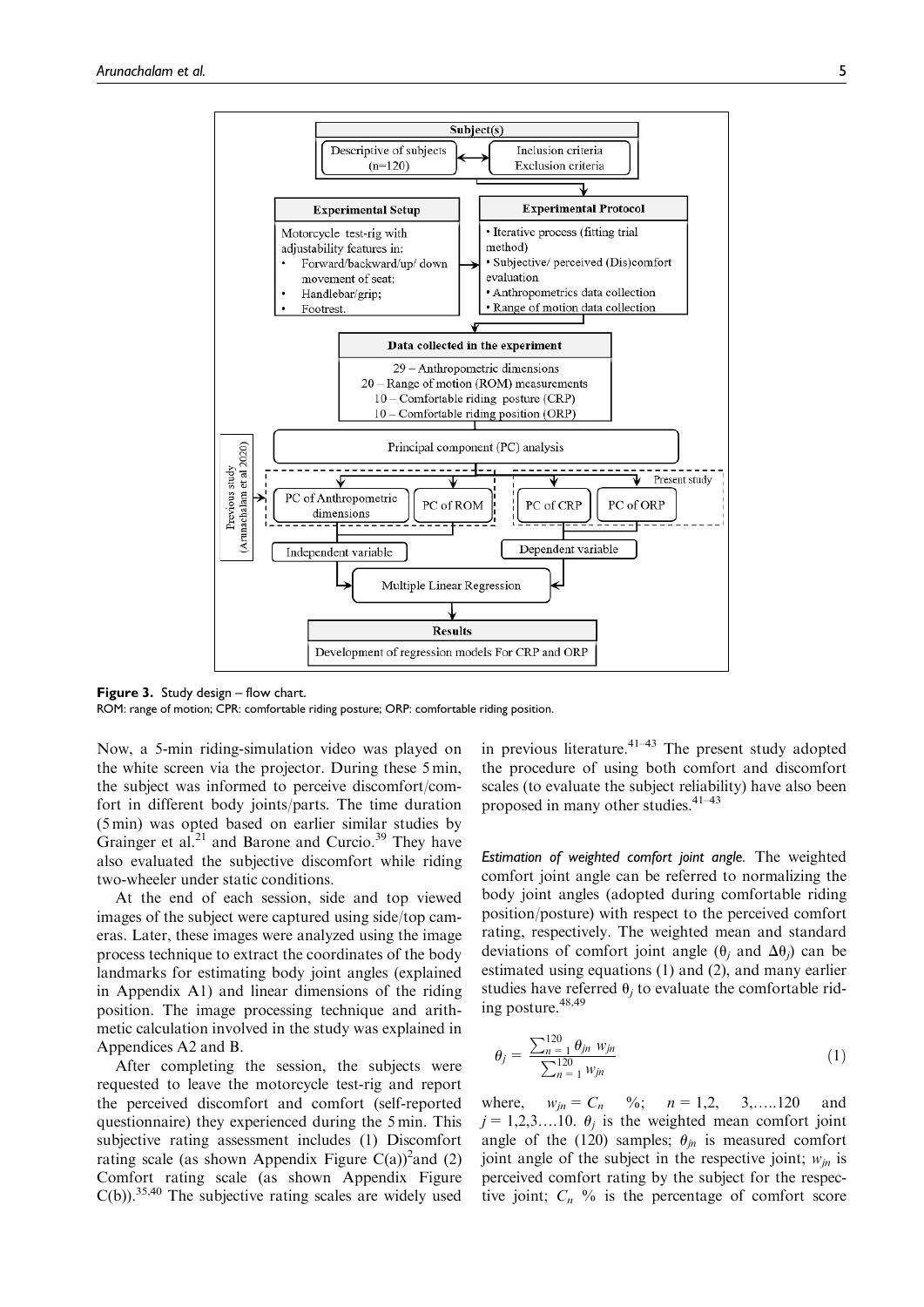

Figure 4. Reflective landmarks on motorcycle and rider at side view (Sagittal plane).

converted from the comfort rating of the individual joint of the subjects.

$$
\Delta \theta_j = \frac{\left| \theta_j - (\theta_{nj})_{max} \right| + \left| \theta_j - (\theta_{nj})_{min} \right|}{2} \tag{2}
$$

where,  $\Delta\theta_i$  standard deviations or tolerance of weighted *j*th joint angle;  $(\theta_{nj})_{max}$  and  $(\theta_{nj})_{min}$  is the maximum and minimum values of the weighted comfort joint angle of the total subjects.

#### *Reliability of measurements*

*Reliability assessment of joint angles and position measurements of the rider.* Before the main experiment on 120 subjects, the reliability was examined on arbitrarily selected 10 subjects to evaluate the accuracy of the linear and angular measurements. As the subjects were different from the 120 subjects, the measurement information was not been included in the main experiment. During the evaluation, subjects were instructed to sit on the motorcycle test-rig comfortably. The measurement of riding position and joint angles was undertaken manually using a sliding caliper and static goniometer (Make & Model: Kristel-3278), respectively. After documenting the manual measurements, the red reflective markers were affixed (on the body landmarks) and images were captured. The linear and angular measurements from the image were calculated according to the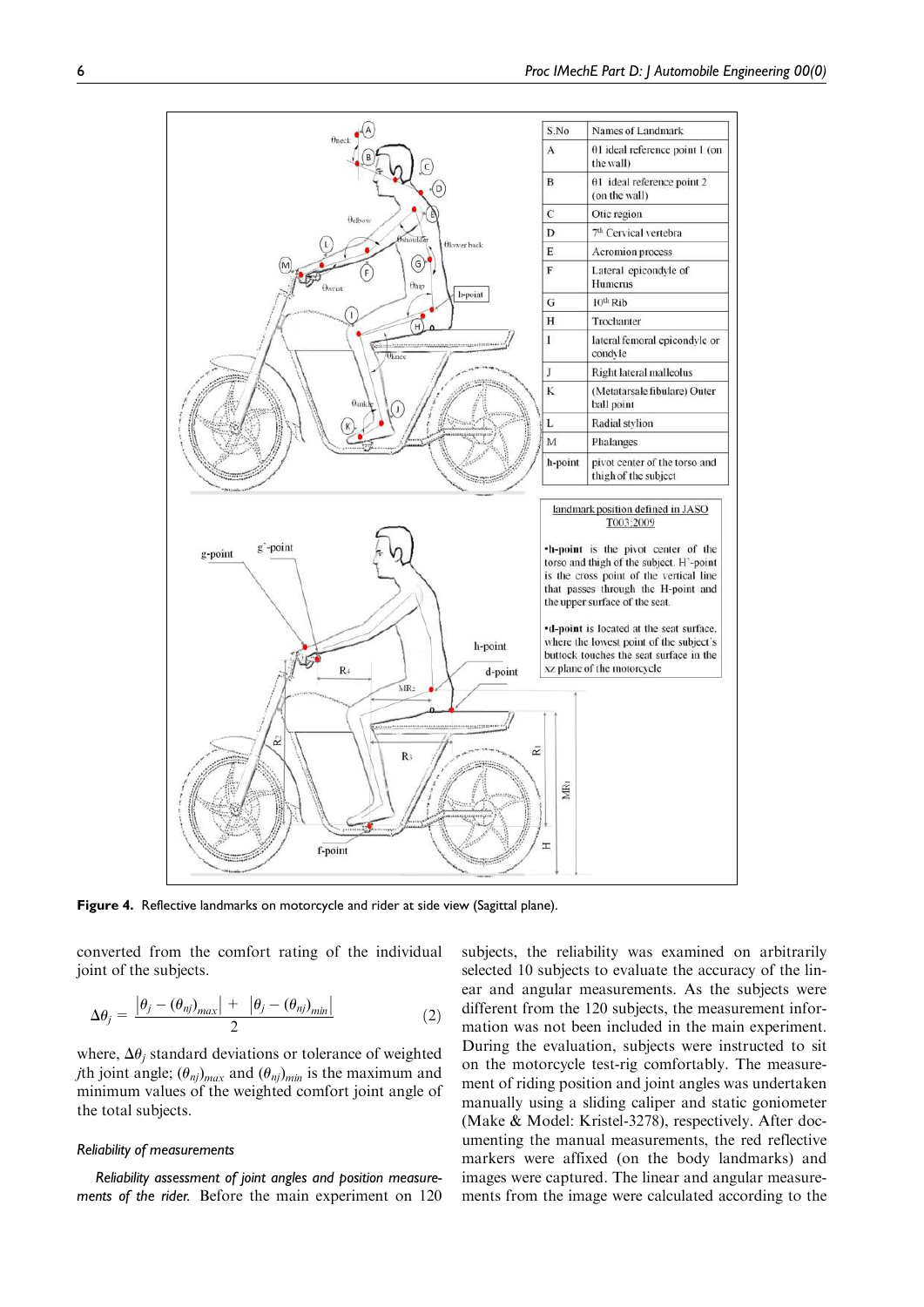

Figure 5. Reflective markers of motorcycle and rider at top view (Transverse plane).

procedure devised in Appendices A2 and B. Afterward, both manual and image measurements were tested for correlation (using spearman's rank method) to evaluate the alternate-form reliability. The results revealed that the correlation coefficients for (joint) angular measurement and linear (riding position) dimensions ranged between 0.92 to 0.99 and 0.94 to 0.99 (significant at 0.05 level), that can be considered trustworthy. $43-47$ 

*Reliability assessment of subjective comfort/discomfort measurements.* We measured alternate-form reliability to assess the reliability of subjective discomfort and comfort rating scores, as mentioned in the early studies. $41,46$  While interpreting the relationship, the correlation coefficients of discomfort and comfort rating score ranged between  $-0.75$  and  $-0.95$  (significant at 0.05 level), that can be considered reliable for further analysis.41,46

#### *Data analysis*

The comfortable riding posture/position variables are intra-correlated (see Appendix Tables D1 and D2). As there are more extensive set of highly intra-correlated posture (joint angle  $-\theta_j$ ) and position variables  $(R_i,$  $MR<sub>i</sub>$ , etc.), current study used Principal Component Analysis (PCA) to reduce them into a smaller subset and established appropriate relationship with anthropometry and ROM variables using regression. Also, the analysis helps to answer the first research question of the present research, that is, What common/principle factors (from a larger set) contain most of the information in explaining/representing CRP (joint angles) and ORP (comfortable riding position)?

PCA is typically recognized for dimensional reduction of a more enormous set of variables into a smaller subset.<sup>50</sup> This dimensional reduction method was applied on 10 joint angles  $(\theta_1-\theta_{10})$  and riding position  $(R_1-R_4)$  variables to find the most influential components (contributing to maximum variance) from the original variables. This factor analysis was performed under the following consideration:

- (1) Eigenvalues greater than 1,
- (2) Extraction method as varimax rotation and,
- (3) Factor loading coefficient greater than 0.4.

Before performing the PCA on the anthropometric and ROM variables, the data were checked for the following assumptions:

(1) Intra-correlation between all the variables using Pearson's correlation coefficient;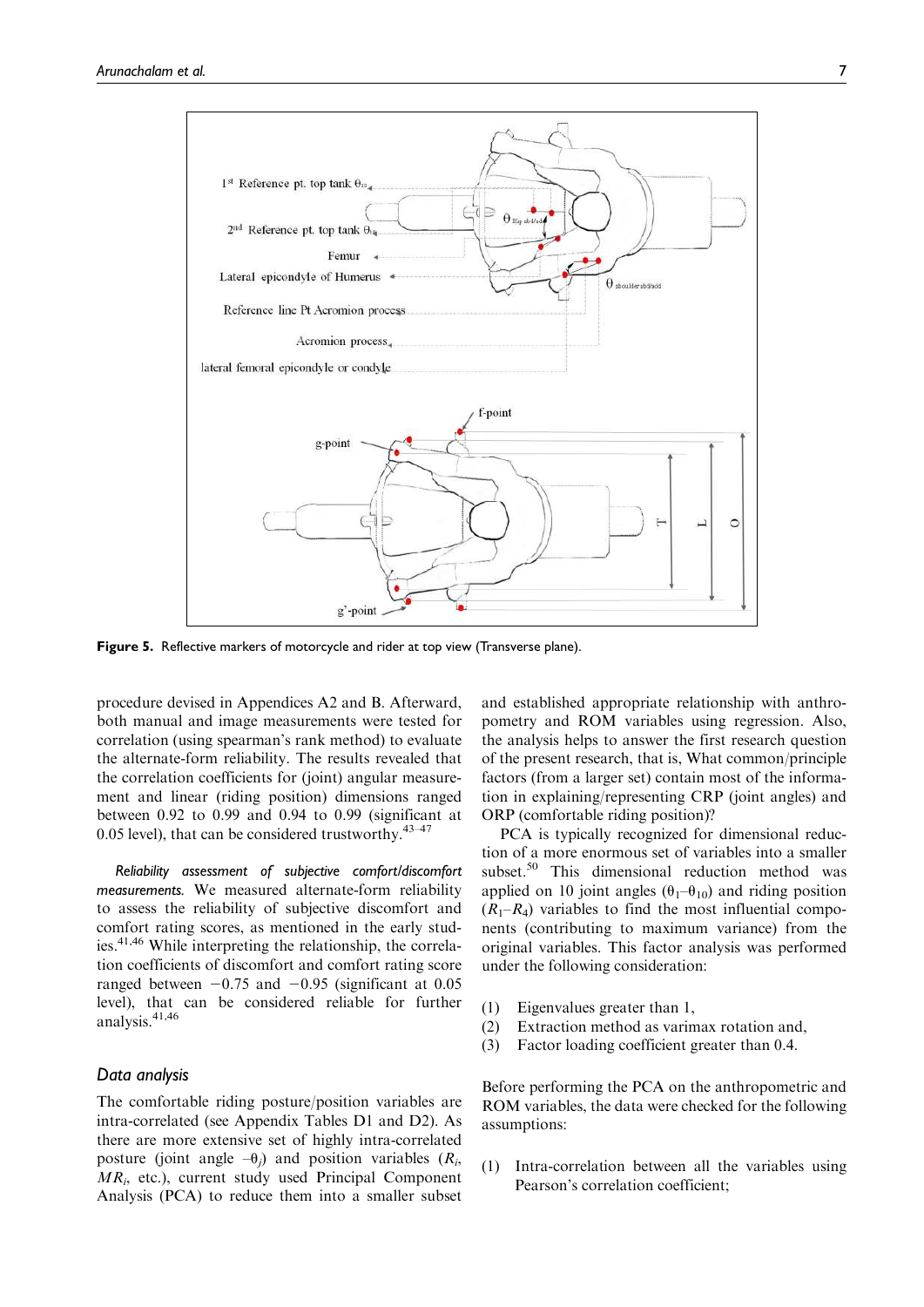| Rider's physical attributes | Principal components (PC) – name                                                  | Variables                                                                                                                                                                                                                                                                                   |
|-----------------------------|-----------------------------------------------------------------------------------|---------------------------------------------------------------------------------------------------------------------------------------------------------------------------------------------------------------------------------------------------------------------------------------------|
| Anthropometry               | Body length indicator                                                             | Stature, crotch height, buttock extension, cervical height-<br>sitting, shoulder-elbow length, knee height, lower leg<br>length, shoulder-elbow length, elbow-hand length, buttock-<br>knee length, buttock-popliteal length, acromion grip length,<br>ball of foot length, and hand length |
|                             | Volume indicator                                                                  | Weight, BMI, elbow-elbow breadth, hip breadth, sitting,<br>thigh circumference, calf circumference, upper arm<br>circumference                                                                                                                                                              |
|                             | Body fat indicators                                                               | Triceps skinfold, subscapular skinfold, supraspinal skinfold,<br>medial calf skinfold                                                                                                                                                                                                       |
|                             | Sitting height indicator                                                          | Cervical height sitting, shoulder height sitting, elbow<br>height, sitting, knee height                                                                                                                                                                                                     |
|                             | Body bilateral length indicators                                                  | Femur breadth, humerus breadth, foot-breadth                                                                                                                                                                                                                                                |
| <b>ROM</b>                  | Motion at Sagittal plane                                                          | Neck flexion, neck extension, wrist flexion, wrist<br>extension, knee extension, elbow flexion, shoulder<br>extension                                                                                                                                                                       |
|                             | Motion at Transverse plane<br>Upper limb motions at Sagittal plane                | Hip abduction, shoulder abduction, shoulder abduction<br>Shoulder flexion, shoulder extension                                                                                                                                                                                               |
|                             | Lower limb motions at the Sagittal plane<br>Lower limb motion at Transverse plane | Hip flexion, hip extension, ankle dorsiflexion<br>Hip abduction, ankle plantar flexion                                                                                                                                                                                                      |
|                             | Spine motion at Sagittal plane<br>Knee-elbow motion at Sagittal plane             | Lumbar flexion, lumbar extension<br>Knee flexion, knee extension, elbow extension                                                                                                                                                                                                           |

Table 2. Summary of principal components obtained from the anthropometric and ROM variables (Arunachalam et al.<sup>33</sup>).

- (2) The adequacy of sample size (evaluated using Kaiser-Meyer-Olkin (KMO) and Bartlett's sphericity values) and;
- (3) Identifying outliers (using box and whisker plot for each variable).

In a prior study, $33$  the principal components (PC) of anthropometric and ROM variables were also obtained. They collected 29 anthropometric and 20 ROM measurements from 120 male subjects. The ROM measurement procedure has been explained in the Appendix E1. The descriptive statistics of 120 subject's anthropometric and ROM measurements were presented in Appendix E2 (Tables E1 and E2). After PCA, their results established that 7 ROM and 5 anthropometric measurements were the principal/influential components that can represent the physical attributes of male Indian motorcyclists. The PCs of ROM and anthropometry and their corresponding variables were tabulated in Table 2, which were utilized in the present research. The results from the PCs of joint angles and riding position (present study) and the PCs of ROM and anthropometric measurements were used to answer the second research question. Based on the question, the following hypotheses have been constructed.

 $H_{1a}$ : Comfortable riding posture (CRP) is significantly predictable by anthropometric and ROM variables of motorcyclist

 $H_{2a}$ : Optimum/comfortable riding position (ORP) is significantly predictable by anthropometric and ROM variables of motorcyclist

While testing the hypothesis, the PCs of posture (joint angles) and riding position (as dependent variables) were predicted by PCs of anthropometric and ROM variables (as independent variables, Table 2).

Stepwise multiple linear regression (SMLR) analysis was used to establish a regression model between the PCs of response variables (i.e. postural joint angles and riding position) and the PCs of independent ones (i.e. anthropometric and ROM variables). Unlike other MLR, in this iterative regression model, the selection of predictor variables is done one at a time based on statistical threshold/criteria. In every step, independent variables have been involved for addition or subtraction to obtain the best fitting regression model. Before performing regression analysis, the SMLR assumptions were examined, in the following order: (1) Multivariate Normality test (Shapiro-Wilk test); (2) Multicollinearity among the variable (see Appendix D–D1 and D2 for Pearson correlation coefficient); and (3) Homoscedasticity (Bartlett's method). The statistical analyses were performed at a chosen confidence level set to 0.05 and 0.01. All statistical analyses were performed using SPSS 23.0 software.

#### Results and discussion

# *Descriptive analysis of the comfort joint angles and riding position variables*

Table 3 shows the descriptive statistics in terms of mean (M), standard deviation (SD), minimum (Min), and maximum (Max) for the riding position variables and weighted comfort joint angles.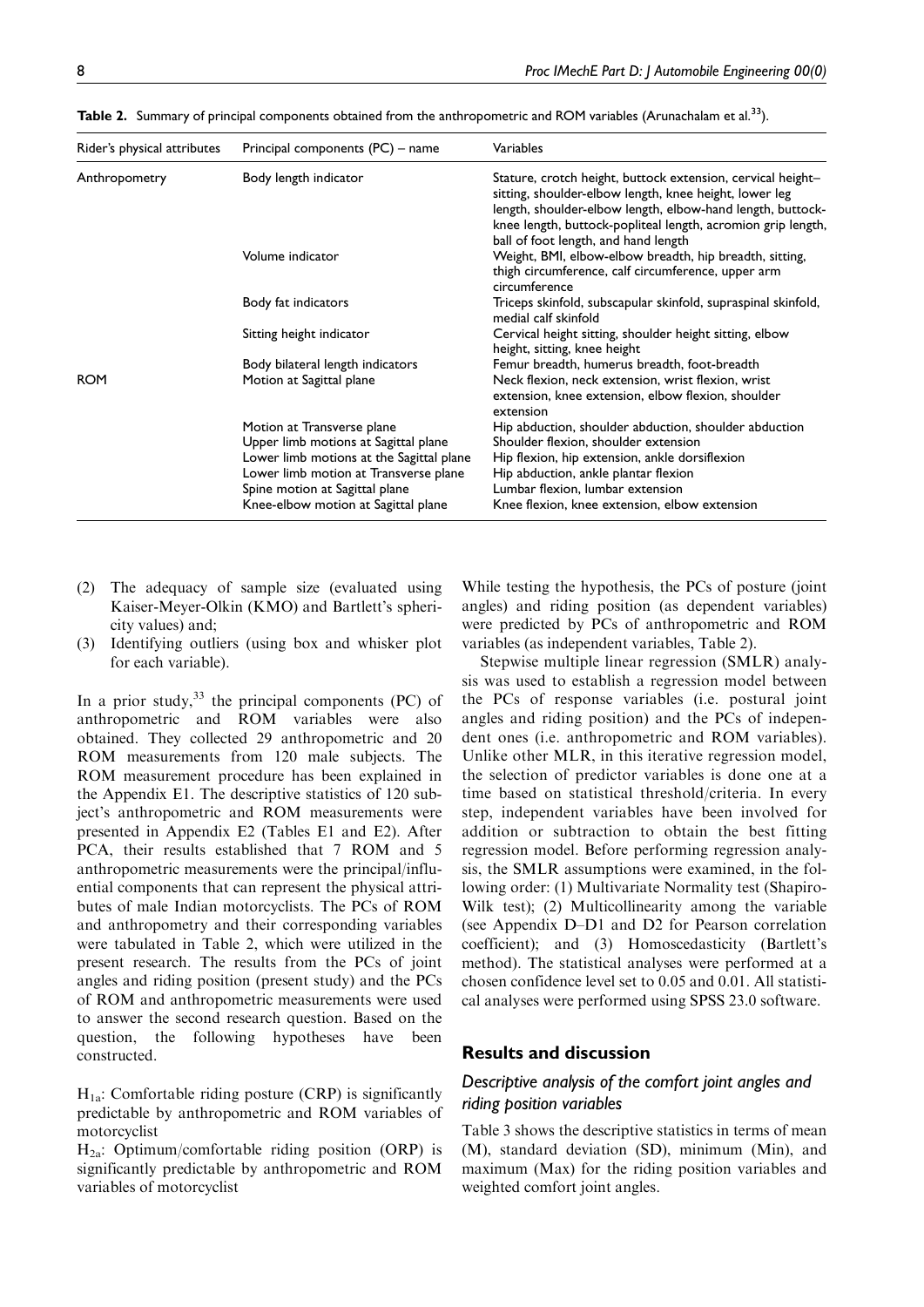| Comfort joint angles/<br>riding position variables | Mean   | SD    | Min    | Max    |
|----------------------------------------------------|--------|-------|--------|--------|
| $\theta_{\text{neck}}$ (°)                         | 17.80  | 5.10  | 4.10   | 27.50  |
| $\theta_{\text{shoulder}}$ ( $\degree$ )           | 32.60  | 12.80 | 10.30  | 58.50  |
| $\theta_{\text{elbow}}$ (°)                        | 109.60 | 28.60 | 52.40  | 167.60 |
| $\theta$ lowerback (°)                             | 119.70 | 42.10 | 35.90  | 193.20 |
| $\theta_{\text{hip}}$ (°)                          | 80.60  | 22.30 | 36.80  | 125.10 |
| $\theta_{\text{knee}}$ ( $^{\circ}$ )              | 61.80  | 13.40 | 37.90  | 88.20  |
| $\theta_{\text{ankle}}$ ( $\degree$ )              | 84.50  | 16.20 | 50.60  | 119.40 |
| $\theta_{\text{wrist}}$ (°)                        | 128.50 | 38.10 | 52.60  | 185.40 |
| $\theta_{\text{shoulder abd/add}}$ (°)             | 39.60  | 14.80 | 9.60   | 70.20  |
| $\theta_{\text{hip abd/add}}$ ( $^{\circ}$ )       | 33.20  | 19.60 | 1.80   | 73.20  |
| $R_1$                                              | 476.00 | 33.00 | 343.00 | 544.00 |
| R <sub>2</sub>                                     | 683.00 | 33.00 | 613.00 | 765.00 |
| $R_3$                                              | 392.00 | 54.00 | 293.00 | 541.00 |
| $R_4$                                              | 221.00 | 45.00 | 69.00  | 313.00 |
| MR <sub>1</sub>                                    | 912.00 | 45.00 | 794.00 | 96.00  |
| MR <sub>2</sub>                                    | 264.00 | 52.00 | 153.00 | 375.00 |
| Т                                                  | 722.00 | 11.00 | 673.00 | 758.00 |
| L                                                  | 779.00 | 12.00 | 721.00 | 816.00 |
| $\overline{H}$                                     | 808.00 | 19.00 | 693.00 | 889.00 |
| Ο                                                  | 594.00 | 13.00 | 521.00 | 602.00 |

Table 3. Descriptive of weighted joint angles and riding position (units: mm; unless specified).

*R*1: vertical distance between *f*-point and *d*-point; *R*2: vertical distance between *f*-point and *g*#-point; *R*3: horizontal distance between *f*-point and *d*point; R<sub>4</sub>: horizontal distance between *f*-point and *g'* -point; MR<sub>1</sub>: vertical distance between *h*-point and floor; MR<sub>2</sub>: horizontal distance between *h*point and *f*-point; *T*: the distance between *g*-points on left and right handle grips; *L*: the distance between *g*'-points on left and right handle grips; O: the distance between *f*-points on the left and right footrest.

# *Dimensional reduction using principal component analysis (PCA)*

*PCA of comfortable riding posture (CRP).* The statistical method yielded three PCs from the 10 CRP (joint angles) variables. The potential PCs were recognized graphically using the scree plot (see Figure 6). This plot implied effective PCs (PC1–PC3) that have eigenvalues greater than 1. The KMO measure of sampling adequacy was obtained as 0.71 (ranged between 0.70 and 0.79). It can be interpreted as a ''middling'' sample size for the research.<sup>51</sup> Bartlett's test was also found to be significant at  $p \, < \, 0.001$ , which indicates an adequate sample size.<sup>52</sup> The intra-correlation coefficients between all the postural (joint angles) variables are presented in Appendix Table F1. Even though the table shows significant correlations, low intra-correlation coefficients were found among the majority of postural (joint angles) variables. However, the evidence of a moderate relationship between elbow and shoulder joint angles; lower-back and hip joint angles.

Following varimax orthogonal rotation, three PCs accounted for 62.97% of the total variance in the original variables (see Table 4). PC 1 includes 3 variables (see Table 5), and accounts 37.12% of the total variance (Eigenvalue  $= 3.7$ ). These factors were labeled as "Comfort hip joint angles" because these joints movements take place in the hip joint regions (i.e. Hip flexion/extension, hip adduction/abduction, and Lower back joint angle). Since the lower back joint is connected with hip joint (tailbone), we considered it in the



Figure 6. Scree plot of CRP (joint angles).

"hip joint angle." PC 2 was comprised of four variables and labeled as the "Comfort joint angles of upper limbs" since its accommodated joint angle related to the upper part/limbs of the human body. It accounted for 15.13% of the total variance (Eigenvalue = 1.5). PC 3 consisted of three variables (10.17% of the total variance; Eigenvalue =  $1.07$ ) and labeled as "*Comfort joint angles* of lower limbs'' (the joint angles of lower limbs/parts of the human body).

The PCA results interpret that the comfort joint angles could be classified into three major principal components, which will effectively represent all the 10 joint angles. The first component represents the joint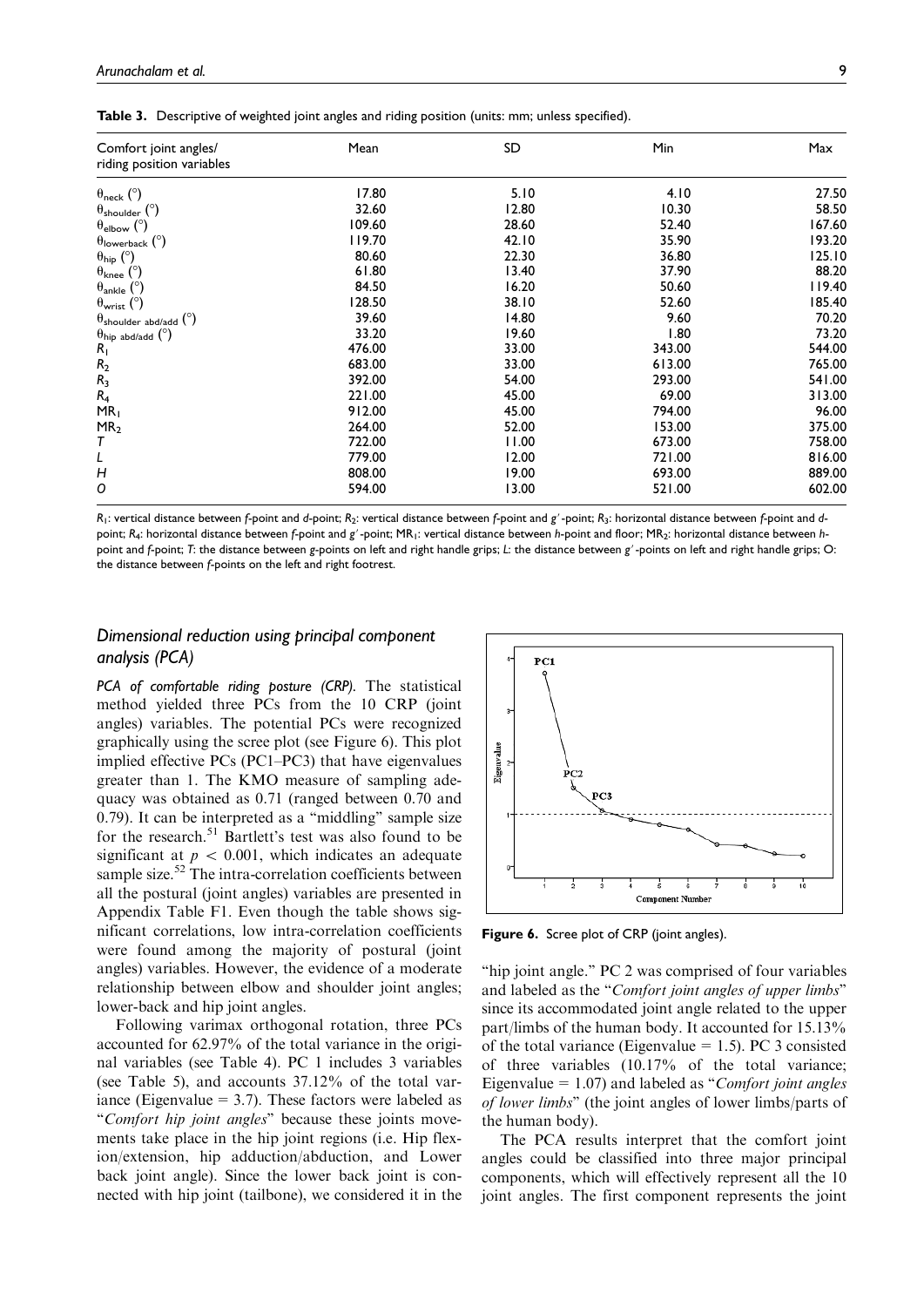| Principal component (PC) | Initial Eigenvalues |               |              | Rotation sums of squared loadings |               |              |
|--------------------------|---------------------|---------------|--------------|-----------------------------------|---------------|--------------|
|                          | Total               | % Of variance | Cumulative % | Total                             | % Of variance | Cumulative % |
|                          | 3.71                | 37.12         | 37.12        | 2.21                              | 22.12         | 22.12        |
| 2                        | 1.51                | 15.13         | 52.25        | 2.19                              | 21.89         | 44.02        |
| 3                        | 1.07                | 10.71         | 62.97        | 89. ا                             | 18.95         | 62.97        |
| 4                        | 0.90                | 9.05          | 72.03        |                                   |               |              |
| 5                        | 0.80                | 8.08          | 80.11        |                                   |               |              |
| 6                        | 0.71                | 7.12          | 87.23        |                                   |               |              |
| 7                        | 0.42                | 4.25          | 91.48        |                                   |               |              |
| 8                        | 0.40                | 4.00          | 95.49        |                                   |               |              |
| 9                        | 0.24                | 2.45          | 97.94        |                                   |               |              |
| 10                       | 0.20                | 2.05          | 100.00       |                                   |               |              |

Table 4. Total variance explained for CRP joint angles.

Table 5. Results of factor analysis for CRP joint angles.

|                               | Principal component (PC) |      |      |
|-------------------------------|--------------------------|------|------|
|                               |                          | 2    | 3    |
| $\theta_{\sf neck}$           |                          | 0.82 |      |
| $\theta_{\sf shoulder}$       |                          | 0.75 |      |
| $\theta_{\sf elbow}$          |                          | 0.68 | 0.59 |
| $\theta$ lowerback            | 0.65                     | 0.41 |      |
| $\theta_{\sf hip}$            | 0.79                     |      |      |
| $\theta_{\sf knee}$           |                          |      | 0.77 |
| $\theta_{\mathsf{ankle}}$     |                          |      | 0.43 |
| $\theta_{\sf wrist}$          |                          | 0.44 |      |
| $\theta$ shoulder abd/add     |                          |      | 0.73 |
| $\theta_{\text{hip abd/add}}$ | 0.81                     |      |      |



angles of the hip and lower back. The second component represents the joint angles of upper limbs like neck, shoulder, arms, and hand/wrist. Whereas, the third component represents the joint angles of lower limbs like the knee, foot. Moreover, these three principal components may represent the 10 originals variables (more than 62% of the variance explained).

In line with our results, the study by Vergara and Page<sup>53</sup> on automotive male drivers also revealed that the hip-related joints expressed higher joint angle characteristics than other joint angles. Also, JASO T003:2009 recommends that the hip joint angles can be considered as the key measurements while designing motorcycles.

*PCA of comfortable riding position (ORP).* Four PCs were yielded from the 10 ORP variables. The potential PCs (PC1–PC4) were recognized graphically using the scree plot (see Figure 7). This plot implied that the effective PCs were having an Eigenvalues larger than 1. The KMO measure of sampling adequacy was obtained as 0.64 (ranged between 0.60 and 0.69). It can be interpreted as a "mediocre" sample size for the research.<sup>51</sup> Bartlett's test was also found to be significant at  $p$  $\langle 0.001,$  which indicates that the sample size was adequate.<sup>52</sup> The intra-correlation coefficients between all the ORP variables are presented in Appendix Table F2. The majority of the ORP variables showed low but



Figure 7. Scree plot of riding position variables.

significant intra-correlation. However, the strong correlation among  $R_1$ , MR<sub>1</sub>, and H is understandable. The dimensions  $(R_1$  and H) are likely to be fixed and the variation in  $MR_1$  may not be much among the subjects. Likewise, the intra-correlation among  $R_3$ , MR<sub>2</sub>, and  $MR_1$  and H, L, and T were also found to be high.

Following varimax orthogonal rotation, four PCs of the joint angles accounted for 81.5% of the total variance in the original variables (see Table 6). PC 1 includes four variables (see Table 7), and accounts  $32.26\%$  of the total variance (Eigenvalues = 3.2). These factors were labeled as "Vertical dimensions at Sagittal plane" because it accommodates the dimensions in the longitudinal side (i.e.  $R_1$ ,  $R_2$ , MR<sub>1</sub>, and *H*). PC 2 was comprised of two variables and labeled as the "Dimensions at Transverse plane" since it accommodated variables related to the axial/top plane of viewing. It accounted for 22.37% of the variance (Eigenvalues = 2.2). PC 3 consisted of three variables  $(16.59\% \text{ of the variance};$  Eigenvalues = 1.6) and labeled as "Horizontal dimensions at Sagittal plane" because it accommodates dimensions related to the frontal side of viewing (i.e.  $MR_2$ ,  $R_3$ , and  $R_4$ ). PC 4 consisted of one variable (10.12% of the variance; Eigenvalues =  $1.01$ ) and labeled as "Footrest"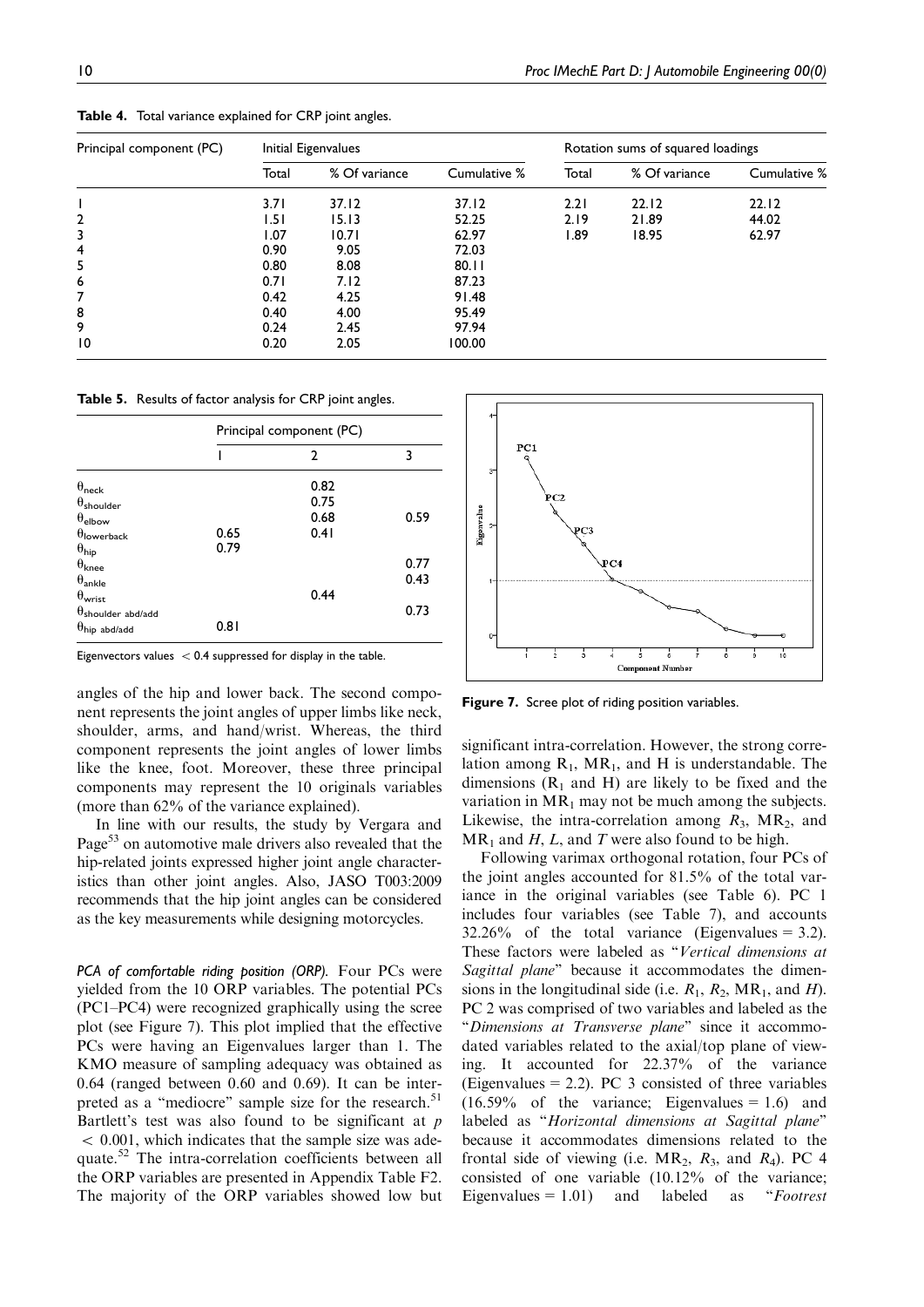Table 6. Total variance explained for riding positions variables.

| Principal component (PC) | Initial Eigenvalues |               |              | Rotation sums of squared loadings |               |              |
|--------------------------|---------------------|---------------|--------------|-----------------------------------|---------------|--------------|
|                          | Total               | % Of variance | Cumulative % | Total                             | % Of variance | Cumulative % |
|                          | 3.22                | 32.26         | 32.26        | 2.73                              | 27.35         | 27.35        |
| 2                        | 2.23                | 22.37         | 54.63        | 2.28                              | 22.81         | 50.16        |
| 3                        | 1.65                | 16.59         | 71.22        | 2.09                              | 20.93         | 71.10        |
| $\overline{4}$           | 1.01                | 10.12         | 81.34        | 1.02                              | 10.24         | 81.34        |
| 5                        | 0.80                | 8.01          | 89.36        |                                   |               |              |
| 6                        | 0.51                | 5.10          | 94.46        |                                   |               |              |
| 7                        | 0.43                | 4.35          | 98.82        |                                   |               |              |
| 8                        | 0.11                | 1.17          | 100.00       |                                   |               |              |
| 9                        | 0.01                | 0.46          | 100.00       |                                   |               |              |
| 10                       | 0.01                | 0.51          | 100.00       |                                   |               |              |

Table 7. Results of factor analysis for ORP variables.

|                 | Principal component (PC) |         |         |      |  |  |
|-----------------|--------------------------|---------|---------|------|--|--|
|                 |                          | 2       | 3       | 4    |  |  |
| $R_1$           | 0.96                     |         |         |      |  |  |
|                 | 0.44                     |         |         |      |  |  |
| $R_2$<br>$R_3$  |                          |         | 0.89    |      |  |  |
| $R_4$           |                          | $-0.53$ | $-0.55$ |      |  |  |
| MR <sub>1</sub> | 0.80                     |         |         |      |  |  |
| MR <sub>2</sub> |                          |         | 0.94    |      |  |  |
| H               | 0.96                     |         |         |      |  |  |
| G               |                          | 0.97    |         |      |  |  |
| D               |                          | 0.97    |         |      |  |  |
| F               |                          |         |         | 0.98 |  |  |

Eigenvectors values  $\langle 0.4$  suppressed for display in the table.

dimensions at Transverse plane'' (the footrest dimension in the transverse plane).

The PCA results interpreted that the ORP could be classified into four major principal components, which will efficiently represent all the 10 riding position variables. The first PC1 represents the vertical dimensions at Sagittal plane like  $R_1$ ,  $R_2$ , MR<sub>1</sub>, and H. The second PC2 represents dimensions at the Transverse plane like L, T. The PC3 component represents the horizontal dimensions at the Sagittal plane like  $MR_2$ ,  $R_3$ ,  $R_4$ . Whereas, PC4 represents the footrest dimension. Moreover, these four principal components may represent the 10 originals variables (more than 81% of the variance explained). In line with our results, the JASO T003:2009 recommends that the vertical dimensions were key dimensions of motorcycles. Whereas, some of the motor vehicle standards were also suggested that the vertical dimensions were key dimensions of the vehicle design.<sup>54</sup>

#### *Prediction of comfortable riding posture (CRP)*

The present section describes the association of CRP with the PCs of anthropometry and ROM.<sup>33</sup> Also, it includes the prediction models of three PC of CRP (comfort hip joint angles, comfort joint angles of upper limbs, and comfort joint angles of lower limbs) based on anthropometry and ROM data.

Table 8 shows the SMLR analysis. The predicted model explained 22.8% of variance the variables related to "comfort hip joint angles." A high significant SMLR analysis was found  $(F(4, 115) = 8.482, p \, < 0.01)$ , with an  $\mathbb{R}^2$  of 0.228. The multiple correlations  $(\mathbb{R})$  between comfort hip joint angles and the five predictors (PCs of ROM and anthropometry were moderate (0.47). Motion at Sagittal plane ( $\beta = 0.335, p \lt 0.01$ ), motion at Transverse plane ( $\beta = -0.213$ ,  $p \lt 0.01$ ), lower limb Motion at Transverse plane ( $\beta = -0.193$ ,  $p \lt 0.01$ ), Upperlimb Motions at Sagittal plane ( $\beta = 0.182$ , p  $<$  0.01), and volume indicators ( $\beta$  = -0.281, p  $< 0.01$ ) were associated with higher *comfort hip joint* angles. In other words, the slender subject who is usually having greater ROM than the obese subject are likely to sit in the erect posture rather than the collapsed/slumped posture.<sup>55</sup> The *comfort hip joint angles* increase with higher flexion movement of upper limb joints and lower adduction/abduction movement of lower limb joints.

Regarding the comfort joint angles of upper limbs, a high significant SMLR analysis was found (F  $(4,115) = 8.932, p < 0.01$ , with an  $R^2$  of 0.237. The multiple correlations  $(R)$  comfort joint angles of upper limbs and the four predictors (PCs of ROM and Anthropometry) were moderate (0.48). The combination of these predictors accounts for nearly 25% of the comfort joint angles of upper limbs. Dimensions at the Transverse plane ( $\beta = -0.358$ ,  $p \lt 0.01$ ), horizontal dimensions at Sagittal plane ( $\beta = -0.273$ ,  $p \lt 0.01$ ), sitting height indicators ( $\beta = 0.235$ ,  $p < 0.01$ ), and Motions at Sagittal plane ( $\beta = 0.183$ ,  $p \lt 0.01$ ) were associated with higher comfort joint angles of upper limbs. It can be inferred that the lightweight rider feels comfortable with outstretched upper limb joints (arms/ neck/shoulder). Also, an underweight rider prefers lower and shorter handlebar positions (lower values of  $R_2$  and  $R_4$ ) was for better control.

While analyzing *comfort joint angles of lower limbs*, a high significant SMLR analysis was found (F (2,  $117$ ) = 12.58,  $p \, < 0.01$ ), with an  $R^2$  of 0.177. The predicted model explained 17.7% of the comfort joint angles of lower limbs. The multiple correlations  $(R)$  between comfort joint angles of lower limbs and the two predictors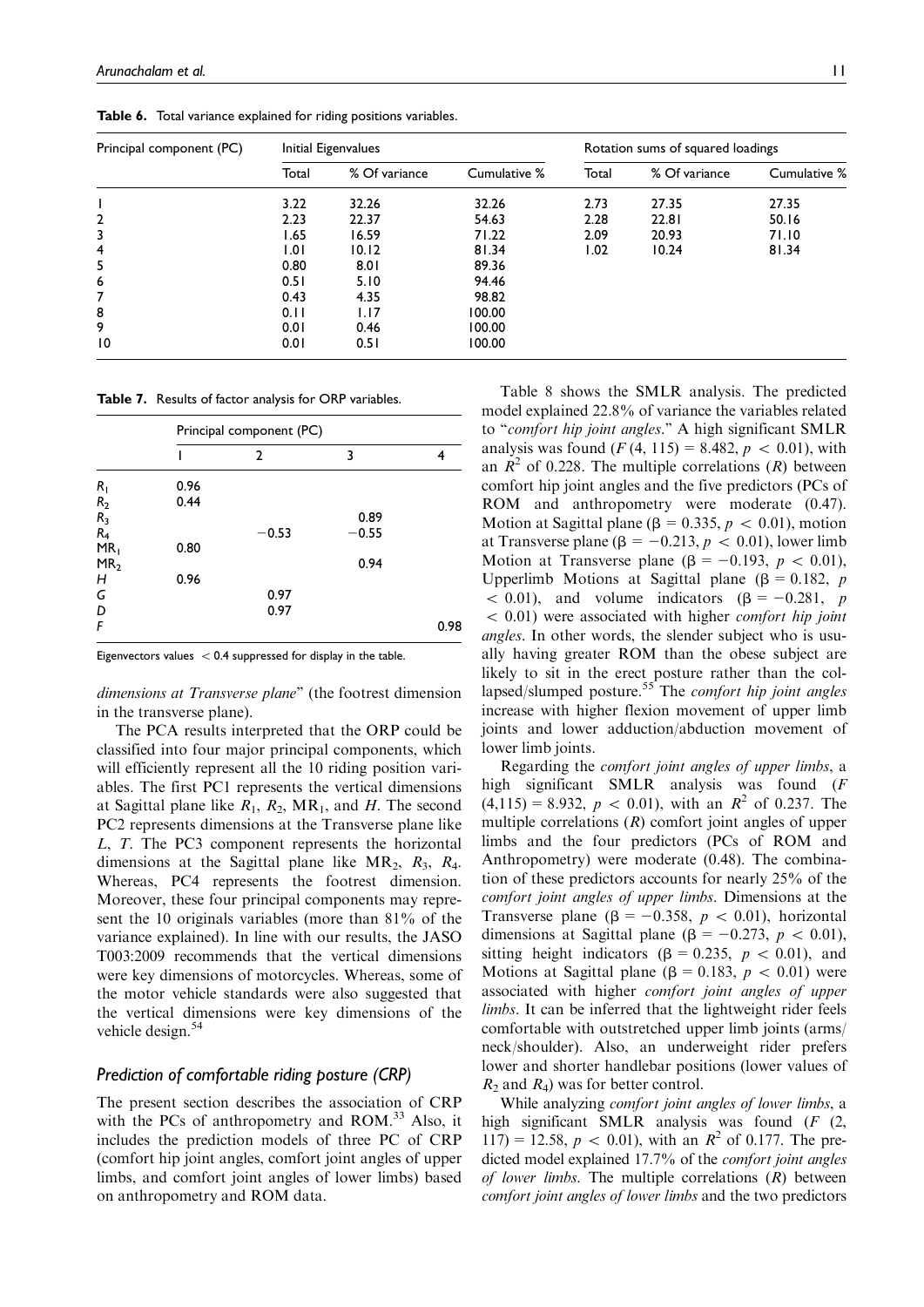| F                                                       | $R^2$ | Regression model                                                                                                                                     | p                                  |         |
|---------------------------------------------------------|-------|------------------------------------------------------------------------------------------------------------------------------------------------------|------------------------------------|---------|
|                                                         |       | Explanatory variables <sup>a</sup>                                                                                                                   | β                                  |         |
| Comfort hip joint angles $F(4, 115) = 8.48$             | 0.22  | Motion at Sagittal plane <sup>c</sup><br>Motion at Transverse plane<br>Lower limb motion at Transverse plane<br>Upper limb motions at Sagittal plane | 0.33<br>$-0.21$<br>$-0.19$<br>0.18 | < 0.001 |
| Comfort joint angles of upper limbs $F(4, 115) = 8.93$  | 0.23  | Dimensions at Transverse plane<br>Horizontal dimensions at Sagittal plane<br>Sitting height indicator <sup>b</sup>                                   | $-0.35$<br>$-0.27$<br>0.23         | < 0.001 |
| Comfort joint angles of lower limbs $F(2, 117) = 12.58$ | 0.17  | Motion at Sagittal plane<br>Body length indicator <sup>b</sup><br>Spine motion at Sagittal plane <sup>c</sup>                                        | 0.18<br>$-0.29$<br>0.22            | < 0.001 |

Table 8. Comfortable riding posture (joint angles) regression models.

<sup>a</sup>Refer Table 2. **b**Anthropometry variables.

<sup>c</sup>ROM variables.

Table 9. Comfortable riding position regression models.

| F                                                          | $R^2$ | Regression model                                                                                 |                    |         |
|------------------------------------------------------------|-------|--------------------------------------------------------------------------------------------------|--------------------|---------|
|                                                            |       | Explanatory variables <sup>a</sup>                                                               |                    |         |
| Vertical dimensions at Sagittal plane $F(2, 117) = 8.58$   | 0.12  | Motion at Sagittal plane <sup>b</sup><br>Body fat indicators <sup>c</sup>                        | $-0.27$<br>$-0.22$ | < 0.001 |
| Dimensions at Transverse plane $F(2, 117) = 41.16$         | 0.41  | Body bilateral length indicator <sup>c</sup><br>Upperlimb motions at Sagittal plane <sup>b</sup> | $-0.52$<br>0.25    | < 0.001 |
| Horizontal dimensions at Sagittal plane $F(2, 117) = 7.85$ | 0.11  | Body length indicator <sup>c</sup><br>Comfort angles of upper limbs                              | 0.23<br>$-0.23$    | < 0.001 |
| Footrest dimensions at Transverse plane $F(2, 117) = 5.71$ | 0.08  | Motion at Transverse plane <sup>b</sup><br>Lower limb motion at Transverse plane <sup>b</sup>    | 0.21<br>0.20       | < 0.001 |

<sup>a</sup>Refer Table 2.

<sup>b</sup>ROM variables. <sup>c</sup>Anthropometry variables.

(PCs of ROM and Anthropometry) were moderate (0.42). Body length indicator  $(\beta = -0.292, p < 0.01)$ and Spine Motion at Sagittal plane ( $\beta = 0.226$ , p  $< 0.01$ ) were associated with higher comfort *joint* angles of lower limbs. Needless to say, while riding, shorter subjects need to stretch their knee/foot to reach the footrest. This makes the subject move forward from the original sitting position and increases the flexion of the spine for reaching the handlebar. In line with these results, a study by Porter and Gyi,<sup>30</sup> found that shorter drivers prefer outstretched arms while driving.

Although the independent variables (PCs of anthropometry and ROM) were moderately predicted the PCs of comfortable riding postures (joint angles), the regression models were highly significant ( $p \, < \, 0.001$ ). In support of our results, the study by Grainger et al.<sup>21</sup> on bicycle riders also adopted a similar procedure and revealed that the comfortable (bicycle) riding postures were moderately predicted by the anthropometry of riders. Altogether, it can be said that CRP significantly correlated with anthropometric and ROM variables of the motorcyclist.

#### *Prediction of comfortable riding position (ORP)*

This section describes the association of ORP with the PCs of anthropometry and ROM.<sup>33</sup> Also, it includes the prediction models of four PCs ORP (Vertical dimensions at Sagittal plane, dimensions at Transverse plane, Horizontal dimensions at Sagittal plane, Footrest dimensions at Transverse plane) based on anthropometry and ROM data.

Table 9 shows the SMLR analysis, the predicted model explained 12.8% variances of the Vertical dimensions at Sagittal plane. A high significant SMLR analysis was found  $(F(2, 117) = 8.581, p < 0.01)$ , with an  $R^2$  of 0.128. The multiple correlations  $(R)$  between vertical dimensions at Sagittal plane and the two predictors (PCs of ROM and Anthropometry) were moderate (0.35). Motion at the Sagittal plane ( $\beta = -0.272$ ,  $p \lt 0.01$ ), and body fat indicators ( $\beta = -0.224$ ,  $p \lt 0.01$ ) were associated with higher dimensions at the Sagittal plane. It can be inferred that the overweighed subjects preferred to keep their riding position dimensions  $(R_1, R_2,$  $MR_1$ , and H) lower, which may help them to keep lesser flexion movements of joints at the Sagittal plane.

Regarding the dimensions at Transverse plane, a high significant SMLR analysis was found  $(F(2,117)= 41.16,$  $p \, < \, 0.01$ ), with an  $R^2$  of 0.413. The multiple correlations  $(R)$  between *Dimensions at Transverse plane* and the two predictors (PCs of ROM and Anthropometry) were strong (0.64). The combination of these predictors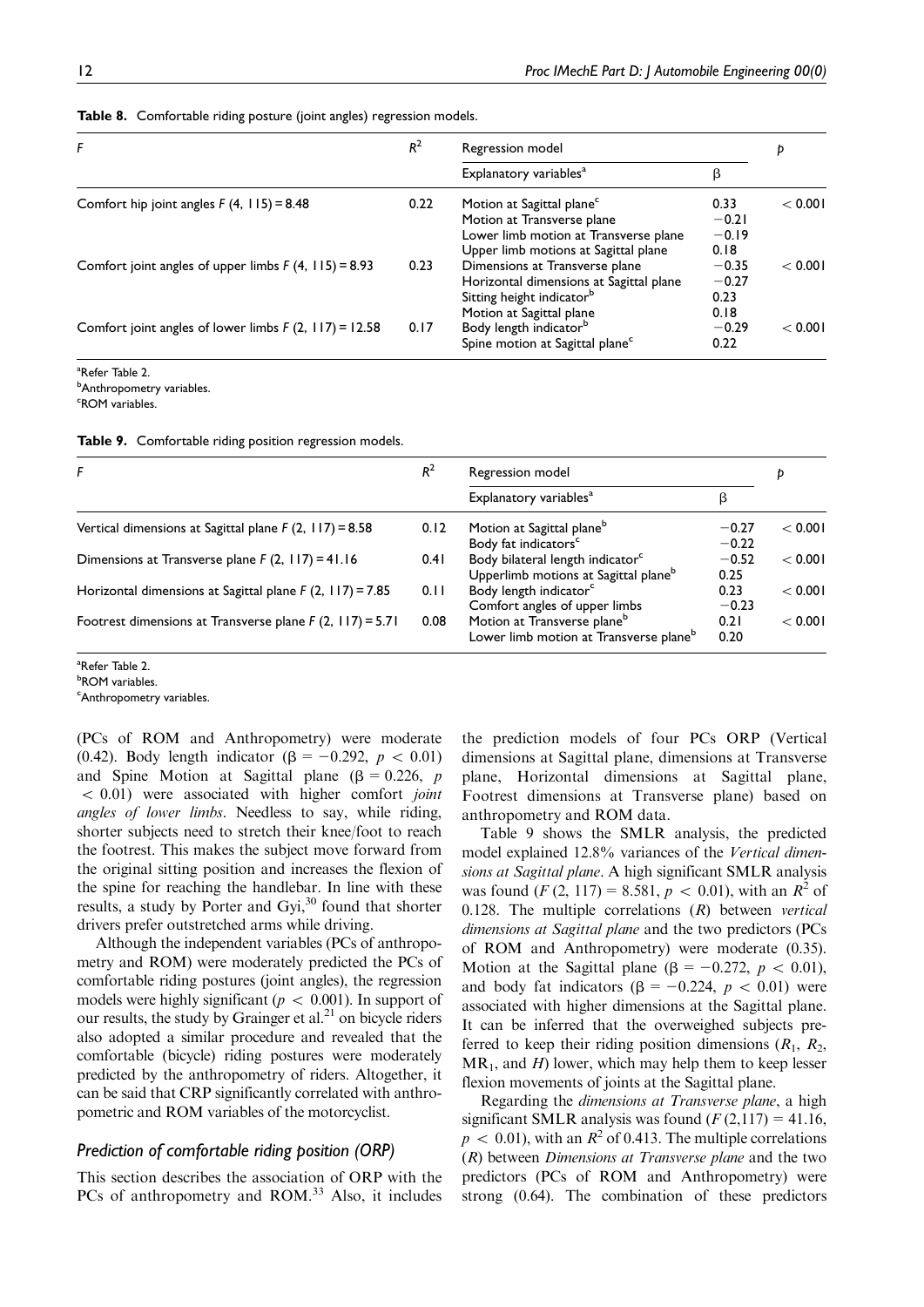accounts for nearly 41.3% of the dimensions at Transverse plane. Body bilateral length indicator  $(\beta = -0.52, p < 0.01)$ , and Upper limb Motions at Sagittal plane ( $\beta = 0.256$ ,  $p < 0.01$ ) were associated with higher *dimensions at Transverse plane*. In other words, the slender subjects preferred the handlebar away as their comfortable riding position, that in turn increased their joint movements (upper limb).

About the horizontal dimensions at Sagittal plane, a high significant SMLR analysis was found (F (2, 117) = 7.85,  $p \, < 0.01$ ), with an  $R^2$  of 0.118. The predicted model explained 34.4% of the horizontal dimensions at Sagittal plane. The multiple correlations (R) between horizontal dimensions at Sagittal plane and the two predictors (PCs of comfort joint angle and anthropometry) were moderate (0.344). Body length indicator  $(\beta = 0.233, p \lt 0.01)$ , and comfort angles of upper limbs  $(\beta = -0.239, p < 0.01)$  were associated with higher horizontal dimensions at Sagittal plane. Perhaps the taller subjects preferred the handlebar away for better anthropometric compatibility while riding. Also, if the horizontal dimensions (i.e. the horizontal distance between the F-point and D-point, and horizontal distance between the  $F$ -point and  $G'$ -point) increases, the discomfort in upper limbs was evident.

For the footrest dimensions at Transverse plane, a high significant SMLR analysis was found  $(F(2, 117)) = 5.71$ ,  $p \, < \, 0.01$ ), with an  $R^2$  of 0.089. This predicted model explained 29.8% of the footrest dimensions at Transverse *plane*. The multiple correlations  $(R)$  between *footrest* dimensions at Transverse plane and the two predictors (PCs of Motion at Transverse plane and Lower limb motion at Transverse plane) were moderate (0.298). Motion at the Transverse plane ( $\beta = 0.214$ ,  $p \lt 0.01$ ), and lower limb motion at the Transverse plane  $(\beta = 0.208, p < 0.01)$  were associated with higher *footr*est dimensions at Transverse plane. Though explanatory variables moderately predicted the comfortable riding position, the regression models were highly significant (p  $< 0.001$ ). In line with our results, the study by Park et al.<sup>29</sup> on passenger car driver revealed that association was moderate/low between the seating dimensions and anthropometry of the drivers. Thus, the results clearly establish that ORP has a significant relationship with anthropometric and ROM variables of the motorcyclist.

#### *Study recommendations*

The study discussed the association between the physical characteristics (anthropometry/ROM) and ORP/ CRP of the riders. These findings could be considered as a vital information in motorcycle design to decide on the design limits (handlebar, seat, and footrest dimensions) of the motorcycle. The following recommendations presents the major contributions of the study:

I. While deciding on vertical dimensions of the motorcycle (e.g. R1, R2, MR1, and H; refer Figures 4 and 5) in the design process, body fat indicators (i.e. triceps skinfold, subscapular skinfold, supraspinal skinfold, medial calf skinfold), and Motion at Sagittal plane (i.e. flexion/extension of the neck, wrist, knee, elbow, and shoulder) of the target population should be considered.

- II. The dimensions at transverse plane (e.g. T and L; refer Figures 4 and 5) have to be decided based on body bilateral length indicator (i.e. femur breadth, humerus breadth, foot-breadth) and Upper limb Motions at Sagittal plane (i.e. shoulder flexion, shoulder extension) of the target population.
- III. The dimensions at the transverse plane (i.e. T and L) and horizontal dimensions at the sagittal plane (i.e. MR2, R3, and R4) inversely affects the comfort joint angles of upper limb (i.e. comfort joint angles of the neck, shoulder, arms and hand/wrist). Therefore, these dimensions need to be selected carefully.
- IV. The comfort joint angles of lower limbs (e.g. knee angle, ankle/foot angle) is significantly associated with body length indicator (i.e. stature, crotch height, buttock extension, cervical height– sitting, shoulder-elbow length, knee height, lower leg length, shoulder-elbow length, elbow-hand length, buttock-knee length, buttock-popliteal length, acromion grip length, ball of foot length and hand length). As the body dimensions changes over time,<sup>56</sup> the designer must consider the most recent anthropometric database of the targeted population.
- V. In line-with JASO recommendations, $2^{2-24}$  the present research also highlights higher influence of comfort hip joint angles (i.e. lower back and hip joint angles) over the other two joint angles (comfort joint angles of upper/lower limbs) in defining the riding posture.

#### *Limitations and future scope of the present research*

The parameters related to ORP and CRP are vital while designing motorcycles. Understanding their association with ROM and anthropometry can be useful while deciding some of the important dimensions like handlebar/seat dimensions. For example, while deciding the vertical dimensions of the motorcycle (i.e.  $R_1, R_2, MR_1$ , and H), Body fat indicators (i.e. somatotype) and flexion/extension of joints need to be taken into account. Though the sample size was estimated as per the ISO recommendation, the limitations of a study could be limiting the sample size to 120. It is difficult to infer about a large motorcyclist population using a small sample. At present, Indian males are dominant motorcycle users. Nevertheless, we recommend including female subjects in future research. Although this is a laboratory study, we are planning to investigate the same in the dynamic riding condition (riding on a flat road).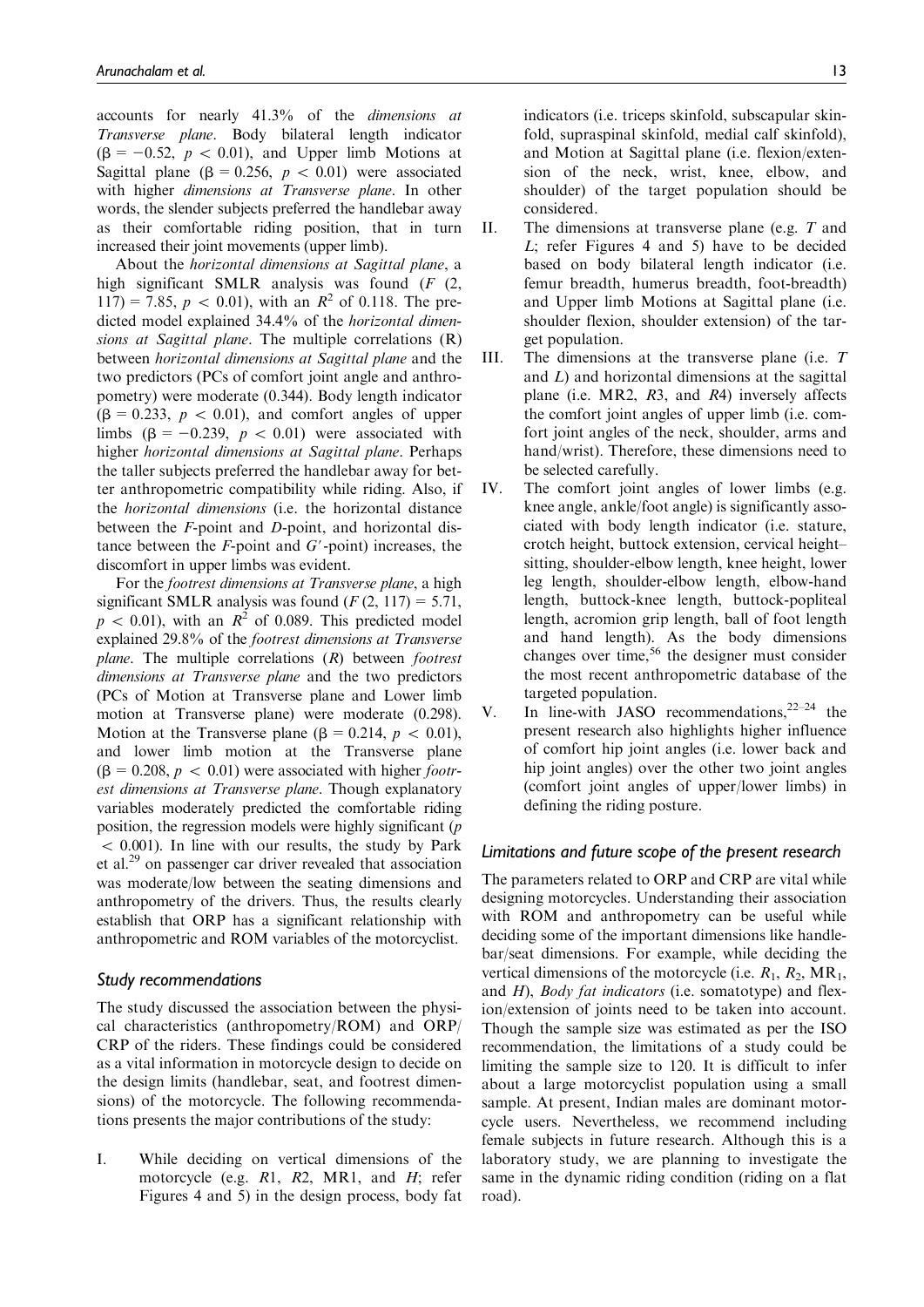### Conclusion

It can be established from the results of PCA that out 10 comfortable joint angles, only three variables (joint angles of hip and lowers back) and out of 10 riding position only four variables  $(R_1, R_2, MR_1, H)$  were identified as the principal components explaining most variance in CRP and ORP. This is the first attempt to establish the link between the comfortable riding posture/position and rider's physical attributes (anthropometry and ROM). It was noticed that the ROM and anthropometry of riders were significantly associated with their CRP/ORP. Moreover, CRP/ORP can be predicted using rider ROM and anthropometry. It can be concluded that the ROM and anthropometry of riders are equally important in the motorcycle design process. Therefore, it is suggested to establish a wide anthropometric and ROM database of Indian motorcycle users. Also, the research methods presented in this research can be utilized by other similar two-wheeler design (like sport, cruiser, scooter, etc.) in order to explore the CRP and ORP. The finding of this study may lead to the need of attention among electricmotorcycle manufacturers/start-ups trying to develop new ergonomic design. The present work significantly contributes to the knowledge-base, and motorcycle design methodology to ensure comfortable riding experience in the context of ergonomic design and development of standard motorcycles in India.

#### Acknowledgements

The authors would like to thank the Ministry of Human Resource Development (MHRD) and research under the Design Innovation Centre (DIC) project. Also, the authors would like to thank all the participants who participated in this time-consuming experimental measurement survey.

#### Declaration of conflicting interests

The author(s) declared no potential conflicts of interest with respect to the research, authorship, and/or publication of this article.

#### Funding

The author(s) received no financial support for the research, authorship, and/or publication of this article.

#### ORCID iD

Sougata Karmakar **https://orcid.org/0000-0001-**9649-0865

#### References

1. SIAM. Society of Indian Automobile Manufacturers, India [online], http://www.siamindia.com/ (2018, accessed 18 July 2019).

- 2. Sai Praveen V and Ray GG. A study on motorcycle usage and comfort in urban India. In: Proceedings 19th triennial congress of the IEA (eds G Lindgaard and D Moore), Melbourne, 9–14 August 2015, pp.9–14.
- 3. Anoop GA and Binoosh SA. A study on musculoskeletal disorders among two-wheeler riders of Kerala state in India. In: Proceedings of the 4th Kerala technological congress, Thrissur, India, 2019, pp.411–419. (Operations Management; vol. 6).
- 4. Balasubramanian V and Jagannath M. Detecting motorcycle rider local physical fatigue and discomfort using surface electromyography and seat interface pressure. Transp Res Part F Traffic Psychol Behav 2014; 22: 150–158.
- 5. Dutta K, Basu B and Sen D. Identification and quantification of stressors affecting motorized two wheeler riders: an ergonomic attempt. Int J Res 2014; 2: 13–25.
- 6. Mohan A and Raghuathan R. A study on motorcycle usability and discomfort. In: Ergonomics for improved productivity presented at the HWWE2017: 15th international conference on humanizing work and work environment, AMU (eds Mohammad Muzammil, Faisal Hasan and Abid Ali Khan), Aligarh, India, 8–10 December 2017, pp.204–208.
- 7. Ramasamy S, Adalarasu K and Trupti Np. Evaluation of driving-related musculoskeletal disorders in motorbike riders using quick exposure check (QEC). Biomed Res 2017; 28(5): 1962–1968.
- 8. Velagapudi SP, Balasubramanian V, Babu R, et al. Muscle fatigue due to motorcycle riding. SAE technical paper, 2010.
- 9. Mathurkar MSR. Design of test rig for motorcycle seat for human comfort. Int J Adv Eng Res Dev 2016; 3(10): 891–898.
- 10. Velagapudi SP and Ray GG. Development of a seating comfort questionnaire for motorcycles. Hum Factors J Hum Factors Ergo Soc 2017; 59(8): 1249–1262.
- 11. Kulkarni DSR, Chitodkar V, Gurjar V, et al. SIZE INDIA-anthropometric size measurement of Indian driving population. SAE technical paper 2011-26-0108, 2011.
- 12. Shamasundara BV and Ogale MS. Ergonomic study on Indian driving population. SAE technical paper, 1999.
- 13. Amrutkar AS and Rajhans NR. Ergonomic posture for motorcycle riding. In: Processing of the innovative engineering technologies: presented at the 709th international conference on innovative engineering technologies (ICIET), V.V.P. College of Engineering, India, 23 February 2011, pp.6–12.
- 14. Smith T, Zellner J and Rogers NM. A three dimensional analysis of riding posture on three different styles of motorcycle. In: International motorcycle safety conference, California, 1 March 2006.
- 15. Singhania S, Kageyama I and Karanam VM. Steering control to balance a motorcycle at low speeds based on riders' input. Proc IMechE, Part D: J Automobile Engineering 2020; 234(12): Malaysia, 9–12 July 2892–2904.
- 16. Ma'arof M and Ahmad IN. A review of ergonomics and other studies on motorcycles. In: 2012 Southeast Asian network of ergonomics societies conference (SEANES), Malaysia, 9–12 July 2012.
- 17. Robertson S, Stedmon AW, Stedmon DM, et al. Motorcycle ergonomics: some key themes in research. Contemp Ergon 2009; 26: 432–441.
- 18. Bogerd CP, Walker I, Brühwiler PA, et al. The effect of a helmet on cognitive performance is, at worst, marginal: a controlled laboratory study. Appl Ergon 2014; 45(3): 671– 676.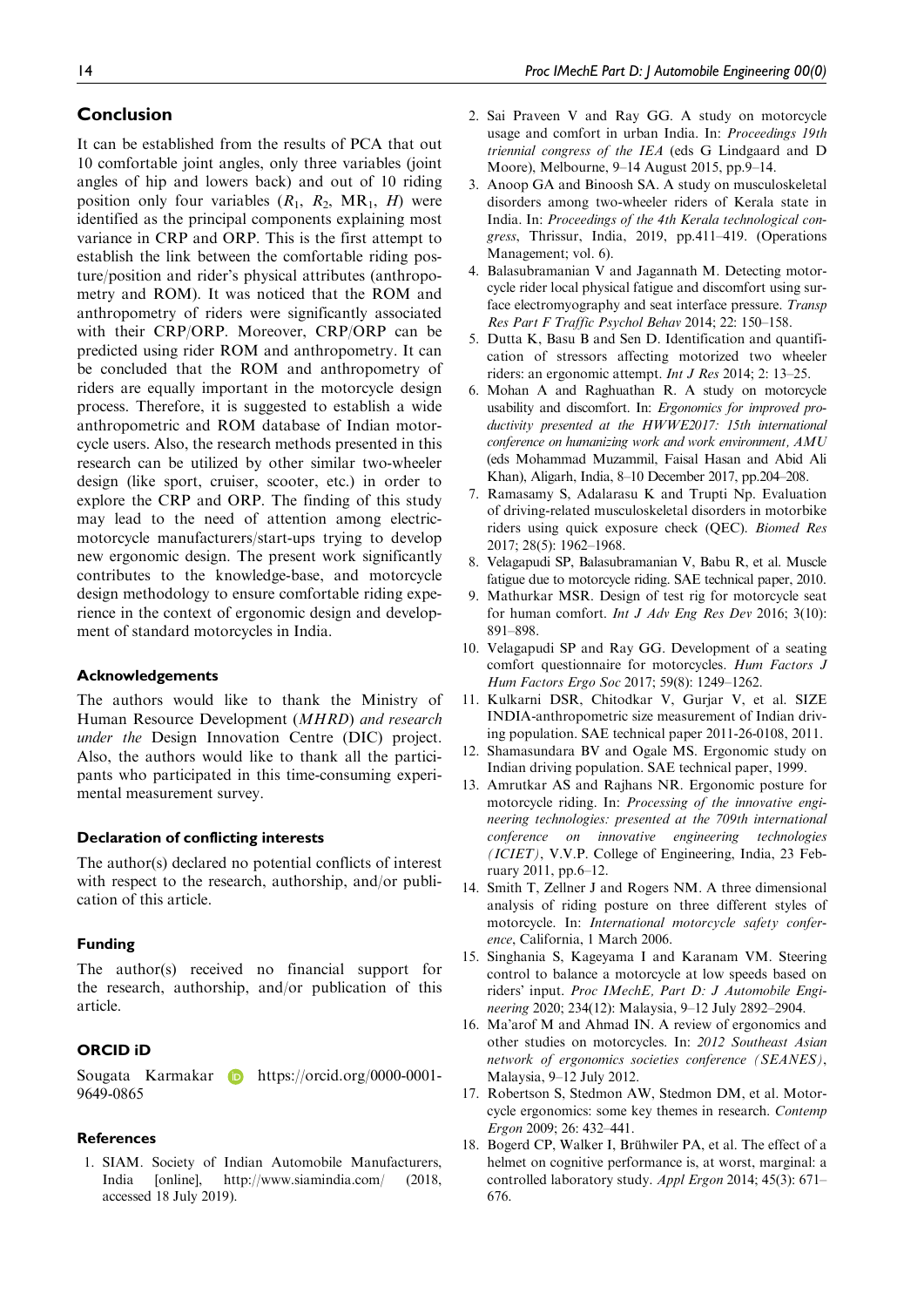- 19. Robertson SA and Minter A. A study of some anthropometric characteristics of motorcycle riders. Appl Ergon 1996; 27(4): 223–229.
- 20. Arunachalam M, Mondal C, Singh G, et al. Motorcycle riding posture: a review. Measurement 2019; 134: 390– 399.
- 21. Grainger K, Dodson Z and Korff T. Predicting bicycle setup for children based on anthropometrics and comfort. Appl Ergon 2017; 59: 449–459.
- 22. JASO T003:2009. Motorcycles-riding position. Japanese Automobile Standard, 2009.
- 23. JASO T005:2009. Motorcycles-rider's eye range. Japanese Automobile Standard, 2009.
- 24. JASO T102-84. Handle bar width and grip angle for motorcycles. Japanese Automobile Standard, 1975.
- 25. Cucinotta F, Guglielmino E and Sfravara F. A CAE method for ergonomic assessment of motorcycles' driver and passenger. Int J Interact Des Manuf 2019; 13(2): 699– 712.
- 26. Praveen VS and Ray GG. Influence of driving duration on static factors of seating comfort in motorcycles. In: Sebastiano Bagnara, Riccardo Tartaglia, Sara Albolino, et al (eds) Congress of the international ergonomics association. Florence, Italy: Springer, 2018, pp.375–380.
- 27. Fatollahzadeh K. A laboratory mock-up research work on truck driver's seat position and posture. Doctoral Thesis, Royal Institute of Technology Division of Industrial, Stockholm, Sweden, 2006.
- 28. Park J, Jung K, Lee B, et al. Development of statistical geometric models for prediction of a driver's hip and eye locations. Int J Ind Ergon 2019; 72: 320–329.
- 29. Park SJ, Kim C-B, Kim CJ, et al. Comfortable driving postures for Koreans. Int J Ind Ergon 2000; 26(4): 489– 497.
- 30. Porter JM and Gyi DE. Exploring the optimum posture for driver comfort. *Int J Veh Des* 1998; 19(3): 255–266.
- 31. Apostolico A, Cappetti N, D'Oria C, et al. Postural comfort evaluation: experimental identification of range of rest posture for human articular joints. Int J Interact Des Manuf 2014; 8(2): 109–120.
- 32. Government of India. Ministry of Road Transport & Highways, Government of India [Internet], http://morth. nic.in/ (2018, accessed 18 July 2019).
- 33. Arunachalam M, Singh AK and Karmakar S. Determination of the key anthropometric and range of motion measurements for the ergonomic design of motorcycle. Measurement 2020; 159: 107751.
- 34. Iftekhar H, Ullah Khan RMW, Asghar MA, et al. Study of comfort performance of novel car seat design for long drive. Proc IMechE, Part D: J Automobile Engineering 2020; 234(2–3): 645–651.
- 35. Arunachalam M, Mondal C and Karmakar S. Field measurement of the motorcycle's key dimensions using simple method and in-house fabricated instrument. Instrum Meas Métrol 2020; 19(4): 263-272.
- 36. Muthiah A and Karmakar S. Classification of Motorcycles and Prediction of Indian Motorcyclist's Posture at the Conceptual Design Stage. In Emerging Trends in Mechanical Engineering. Singapore: Springer, 2021, pp. 141–153.
- 37. Arunachalam M, Singh AK and Karmakar S. Perceived comfortable posture and optimum riding position of Indian male motorcyclists for short-duration riding of

standard motorcycles. International Journal of Industrial Ergonomics 2021; 83, p.103135.

- 38. Manasnayakorn S, Cuschieri A and Hanna GB. Ergonomic assessment of optimum operating table height for hand-assisted laparoscopic surgery. Surg Endosc 2009; 23(4): 783–789.
- 39. Barone S and Curcio A. A computer-aided design-based system for posture analyses of motorcycles. J Eng Des 2004; 15(6): 581–595.
- 40. SAE S. J1060: subjective rating scale for evaluation of noise and ride comfort characteristics related to motor vehicle tires. SAE International, Reaffirmed, 2000.
- 41. Helander MG and Zhang L. Field studies of comfort and discomfort in sitting. Ergonomics 1997; 40(9): 895–915.
- 42. Certosini C, Vinattieri F, Capitani R, et al. Development of a real-time steering system model for driving simulators. Proc IMechE, Part D: J Automobile Engineering 2019; 233(11): 2701–2713.
- 43. De Looze MP, Kuijt-Evers LFM and van Dieën J. Sitting comfort and discomfort and the relationships with objective measures. Ergonomics 2003; 46(10): 985–997.
- 44. Heale R and Twycross A. Validity and reliability in quantitative studies. Evid Based Nurs 2015; 18(3): 66–67.
- 45. Mohajan HK. Two criteria for good measurements in research: validity and reliability. Ann Spiru Haret Univ Econ Ser 2017; 17(4): 59–82.
- 46. Mukaka M. A guide to appropriate use of correlation coefficient in medical research. Malawi Med J 2012; 24(3): 69–71.
- 47. Kee D and Lee I. Relationships between subjective and objective measures in assessing postural stresses. Appl Ergon 2012; 43(2): 277–282.
- 48. Chou JR and Hsiao SW. An anthropometric measurement for developing an electric scooter. Int J Ind Ergon 2005; 35(11): 1047–1063.
- 49. Deng L, Wang G and Chen B. Operating comfort prediction model of human-machine interface layout for cabin based on GEP. Comput Intell Neurosci 2015; 2015: 1–13.
- 50. Tavana M, Kazemi MR, Vafadarnikjoo A, et al. An artificial immune algorithm for ergonomic product classification using anthropometric measurements. Measurement 2016; 94: 621–629.
- 51. Cerny BA and Kaiser HF. A study of a measure of sampling adequacy for factor-analytic correlation matrices. Multivariate Behav Res 1977; 12(1): 43–47.
- 52. Kuo C-C, Wang M-J and Lu JM. Developing sizing systems using 3D scanning head anthropometric data. Measurement 2020; 152: 107264.
- 53. Vergara M and Page A. Relationship between comfort and back posture and mobility in sitting-posture. Appl Ergon 2002; 33(1): 1–8.
- 54. J1100 S. Motor vehicle dimensions. Warrendale, PA: SAE International, 2009.
- 55. Chakrabarti D; NID. Indian anthropometric dimensions for ergonomic design practice. India: National Institute of Design, 1997, p.186.
- 56. Pheasant S. Bodyspace: anthropometry, ergonomics and the design of work. CRC Press, 2016.
- 57. Gavan JA, Washburn SL and Lewis PH. Photography: an anthropometric tool. American journal of physical anthropology 1952; 10(3): 331–354.
- 58. Hsiao SW, Chen RQ and Leng WL. Applying riding-posture optimization on bicycle frame design. Applied ergonomics 2015; 51: 69–79.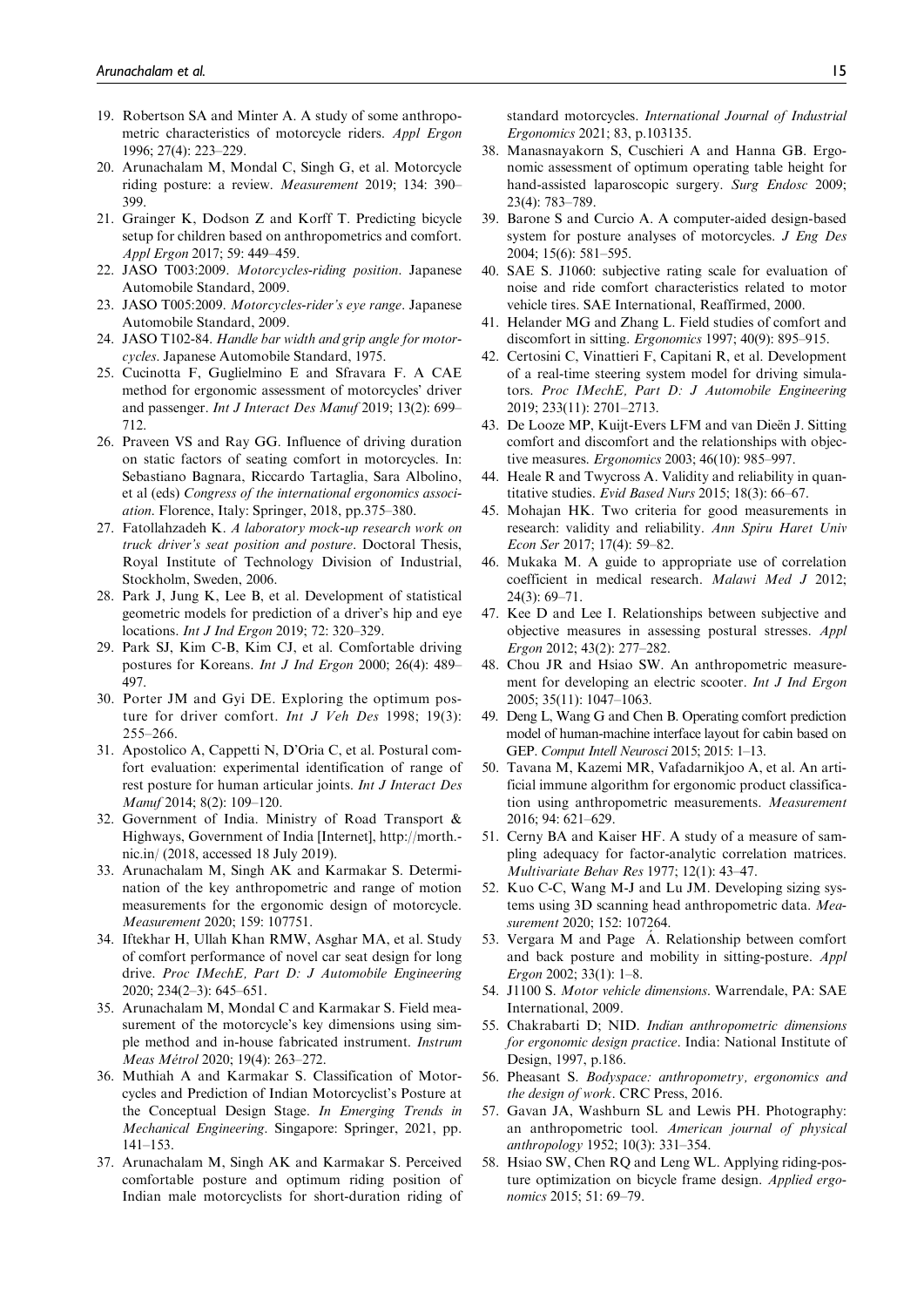- 59. Hung PCY, Witana CP and Goonetilleke RS. Anthropometric measurements from photographic images. Computing Systems 2004; 29(764–769): 3.
- 60. Young JG, Trudeau M, Odell D, et al. Touch-screen tablet user configurations and case-supported tilt affect head and neck flexion angles. Work 2012; 41(1): 81–91.

# Appendix 1

# *Notation*

| <b>DSLR</b>      | digital single-lens reflex                      |                    |
|------------------|-------------------------------------------------|--------------------|
| MP               | Megapixel                                       |                    |
| <b>USB</b>       | <b>Universal Serial Bus</b>                     | $\theta_{\rm sh}$  |
| <b>HDMI</b>      | High-Definition Multimedia Interface            |                    |
| <b>DHM</b>       | Digital Human Modelling                         |                    |
| <b>ROM</b>       | Range of motion                                 | $\theta_{\rm ell}$ |
| PC               | Principal Component                             |                    |
| <b>PCA</b>       | Principal Component Analysis                    |                    |
| <b>SMLR</b>      | Stepwise multiple linear regression             |                    |
| <b>MLR</b>       | Multiple linear regression                      | $\theta_{\rm lo}$  |
| <b>ORP</b>       | Optimum/comfortable riding position             |                    |
| <b>CRP</b>       | Comfortable riding posture                      |                    |
| <b>KMO</b>       | Kaiser-Meyer-Olkin                              | $\theta_{hi}$      |
| $w_{\text{in}}$  | Perceived comfort rating by the subject         |                    |
|                  | for the respective joint                        |                    |
| $Cn\%$           | Percentage of comfort score converted           | $\theta_{\rm kr}$  |
|                  | from the comfort rating of the individual       |                    |
|                  | joint of the subjects.                          |                    |
| F                | $F$ -test value is any statistical test in      | $\theta_{\rm an}$  |
|                  | which the test statistic has an Fisher-         |                    |
|                  | Snedecor distribution                           |                    |
| $R^2$            | coefficient of determination                    |                    |
| $\boldsymbol{P}$ | probability of obtaining test results           | $\theta_{\rm wi}$  |
| $R_1$            | vertical distance between f-point and d-        |                    |
|                  | point                                           |                    |
| $R_2$            | vertical distance between $f$ -point and $g'$ - | $\theta_{\rm sh}$  |
|                  | point                                           | abd                |
| $R_3$            | horizontal distance between f-point and         |                    |
|                  | $d$ -point                                      |                    |
| $R_4$            | horizontal distance between f-point and         |                    |
|                  | $g'$ -point                                     | $\theta_{hi}$      |
| $MR_1$           | vertical distance between h-point and           |                    |
|                  | floor                                           |                    |
| MR <sub>2</sub>  | horizontal distance between <i>h</i> -point and |                    |
|                  | $f$ -point                                      |                    |
| T                | distance between g-points on left and           |                    |
|                  | right handle grips                              | A                  |
| L                | distance between $g'$ -points on left and       | Dig                |
|                  | right handle grips                              |                    |
| 0                | distance between f-points on the left and       | Pro                |
|                  | right footrest                                  | fie                |
|                  |                                                 | R <sub>2</sub>     |

# *Greek symbols*

| β          | slope of the line through a regression of |
|------------|-------------------------------------------|
|            | data points                               |
| $\theta_i$ | Weighted mean comfort joint angle of      |
|            | the $(120)$ samples                       |

| $\theta_{jn}$                         | Measured comfort joint angle of the<br>subject in the respective joint                              |
|---------------------------------------|-----------------------------------------------------------------------------------------------------|
| $\Delta\theta_i$                      | standard deviations or tolerance of<br>weighted <i>j</i> th joint angle                             |
| $(\theta_{nj})_{max}$                 | The maximum values of the weighted<br>comfort joint angle of the total subjects                     |
| $(\theta_{ni})_{min}$                 | The minimum values of the weighted<br>comfort joint angle of the total subjects.                    |
| $\theta_{\text{neck}}$                | Estimated neck angle using ideal                                                                    |
|                                       | reference point 1 (on the wall), otic<br>region and ideal reference point 2 (on the<br>wall)        |
| $\theta_{\text{shoulder}}$            | Estimated shoulder angle using the<br>coordinates of lateral epicondyle of the                      |
|                                       | humerus, acromion process, and 10th rib                                                             |
| $\theta_{\text{elbow}}$               | Estimated elbow angle using the<br>coordinates of the acromion process,                             |
|                                       | lateral epicondyle of the humerus, and<br>radial styloid                                            |
| $\theta$ lowerback                    | Estimated lowerback angle using the<br>coordinates of trochanter, 10th rib, and                     |
|                                       | acromion process                                                                                    |
| $\theta_{\rm hip}$                    | Estimated hip angle using coordinates of<br>10th rib, trochanter, and lateral femoral<br>epicondyle |
| $\theta_{\rm knee}$                   | Estimated knee angle using coordinates<br>of trochanter, lateral femoral epicondyle,                |
|                                       | and right lateral malleolus                                                                         |
| $\theta_{ankle}$                      | Estimated ankle angle using coordinates<br>of lateral femoral epicondyle, right                     |
|                                       | lateral malleolus, and metatarsale<br>fibulare                                                      |
| $\theta_{\text{wrist}}$               | Estimated wrist angle using coordinates<br>of phalanges, radial styloid, and lateral                |
|                                       | epicondyle of the humerus<br>Estimated shoulder adduction/abduction                                 |
| $\theta_{\text{shoulder}}$<br>abd/add | angle using coordinates of lateral                                                                  |
|                                       | epicondyle of the humerus, acromion<br>process, and extended point of acromion                      |
|                                       | process<br>Estimated hip adduction/abduction                                                        |
| $\theta_{\text{hip abd/add}}$         | angle using ideal reference point 1 (on                                                             |
|                                       | the seat), lateral epicondyle of the                                                                |
|                                       | humerus and ideal reference point 2 (on<br>the seat)                                                |
|                                       |                                                                                                     |

# ppendix A

# *Digital image processing (DIP)*

*Procedure adopted in DIP.* These coordinates were identified through a code programmed in the MATLAB 2016a. The algorithm adopted for MATLAB program follows below steps:

*Input*: Image (I),  $\lfloor$  (threshold),  $p \rightarrow$  connected components, M (number of images) *Output*: Co-ordinates  $(x, y)$ Step – I: Read the Image I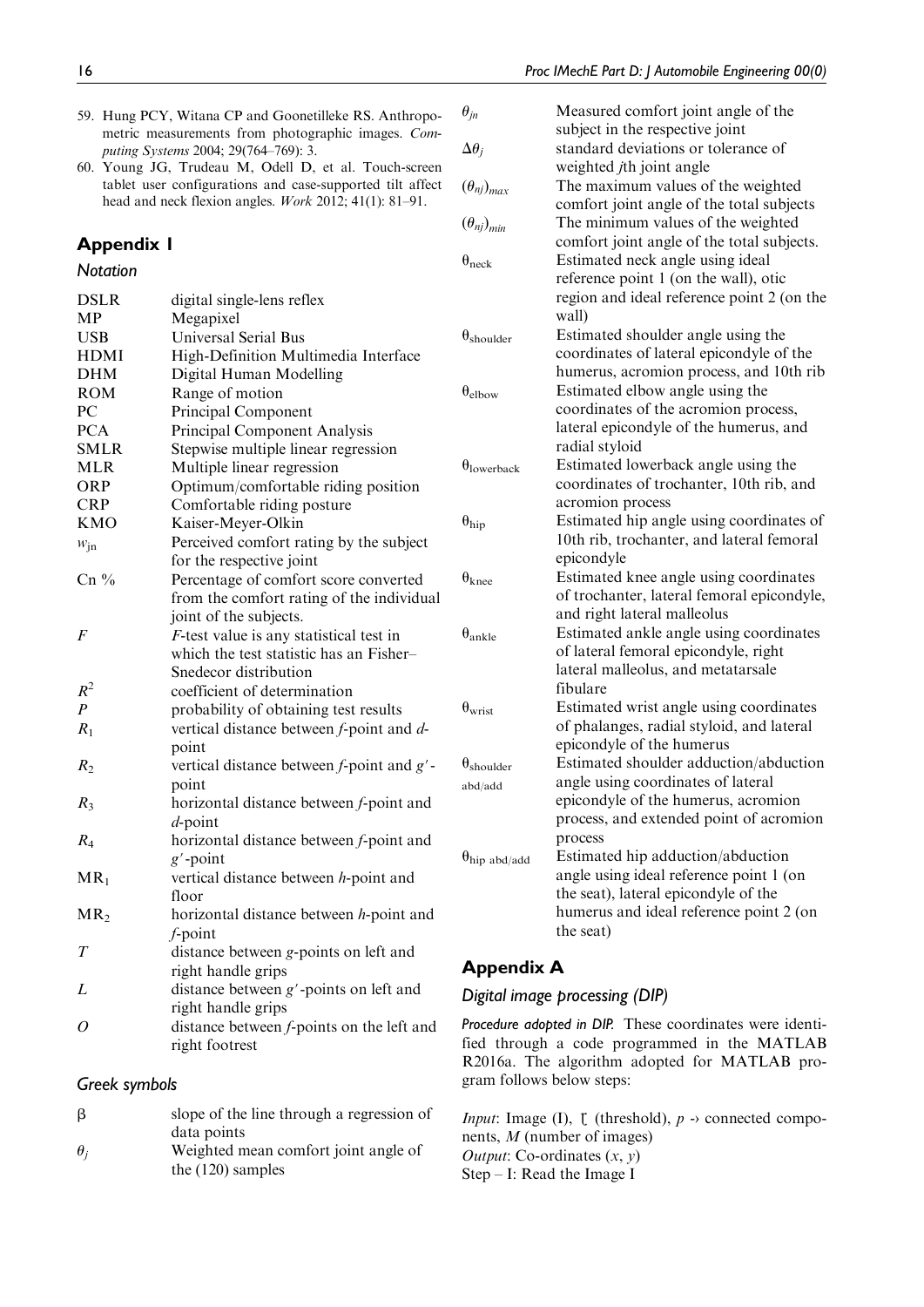

Figure A1. (a) Side view image of participant with red-reflective markers, (b) image processing – performed on side view image, (c) top view image of participant with red-reflective markers, and (d) image processing – performed on top view image.



Figure A2. Calibration system of the image with known size: (S) side view and (T) top view.

Step – II: Convert the image to grayscale format

Step – III: Use the  $\ddagger$  to covert the grayscale Image to binary image

Step – IV: Contract the center pixel of all black points in a binary image

Step  $-V$ : Create the label matrix with p connected components

Step –VI: Label all the co-ordinates with red colors

*Image calibration system.* The actual dimensions of the side and top view rectangular board are disclosed in Figure A2. The red reflective markers  $(\emptyset 12 \text{ mm})$  were placed in all the corners (ABCD and abcd points) of the rectangular boards. These red reflective markers were considered as reference points in the process of image calibration. The 2-dimesional coordinators  $((X_1))$  $Z_1$ ,  $(X_2 Z_2)$ ,  $(x_1 y_1)$ ,  $(x_2 y_2)$ , and so on) from the images were used to estimate the pixel's DPI (Dot per Inch).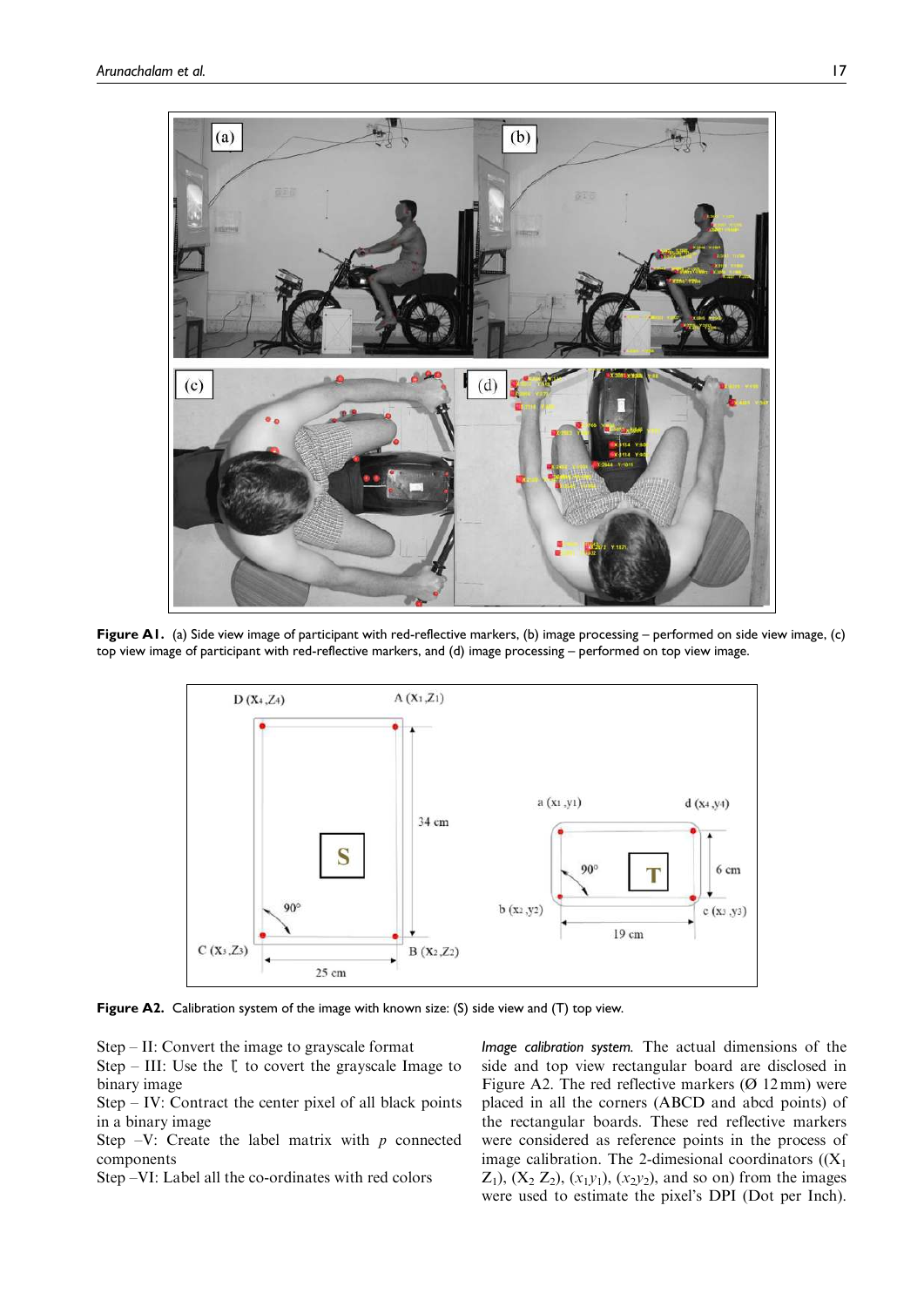Further, they were also used to compute the percentage of error deviation in angular (AEd%) and dimensional (Ed%) measurement between the actual (known size) and image measurement (coordinates) of the rectangular board.

The DPI (in centimeters), Ed%, and AEd% were calculated for both images (side and top view) using equations (a.1)–(a.3), respectively, which were referenced from the previous literature (Gavan et al.,  $1952^{57}$ ; Hsiao et al., 2015<sup>58</sup>; Hung et al., 2004<sup>59</sup>).

$$
DPI (in cm) =
$$
\n
$$
\begin{cases}\n (Z_1 - Z_2)_{AB \text{ image distances in pixels}} \\
 \text{Actual Distance of A to B points (34 cm)} \\
 (y_1 - y_2)_{ab \text{ image distances in pixels}} \\
 \text{Actual Distance of a to b points (6 cm)};\text{if top view}\n \end{cases}
$$
\n(a.1)

Actual Distance of B to C point – Calculated BC  $\chi$  100; if side view Actual Distance of B to C points (25 cm) Actual Distance of b to c point – Calculated bc  $X$  100; if top view Actual Distance of a to b points (19 cm)  $\sqrt{2}$  $\int$  $\overline{\mathcal{L}}$ 

where,

 $Ed\% =$ 

Calculated BC = 
$$
\frac{(X_2 - X_3)_{B\ to\ C\ pixels\ distance\ in\ the\ image}}{DPI\ of\ side\ view\ image}
$$

Calculated bc = 
$$
\frac{(x_2 - x_3)_{b \text{ to } c, \text{ pixels distance in the image}}}{DPI \text{ of Top view image}}
$$

$$
\text{AEd\%} = \int \frac{(\angle ABC = 90^\circ) - (\text{Estimated } \angle ABC)}{(\angle ABC = 90^\circ)} \text{X } 100; \text{ if side view}
$$
\n
$$
\left( \frac{(\angle ABC = 90^\circ) - (\text{Estimated } \angle ABC)}{(\angle abc = 90^\circ)} \text{X } 100; \text{ if Top view} \right)
$$
\n
$$
(a.3)
$$

where estimated  $\angle$ ABC and  $\angle$ abc computed using the coordinates of these points in equation (1).

The resolution of each side view image was  $5456 \times 3064$  pixels. With actual dimension of  $34 \times 25$  cm, the average estimated resolution of calibration rectangular board (side view) was  $389.59 \times 280.88$ pixels (SD =  $11.93 \times 8.5$  pixels) for all the 120 images (for 120 subjects). Therefore, each pixel of the side view image estimated as 0.087 cm. Further, the mean and SD of Ed% and AEd% calculated as  $1\%$  ( $\pm$ 1.96) and  $0\%$  ( $\pm$ 0.26), respectively, for the side view images.

Similarly, the resolution of the top view image was  $3872 \times 2176$  pixels. The top calibration rectangular board of  $6 \times 19$  cm was on the size of  $121.83 \times 393.38$ pixels (SD =  $24.02 \times 70.69$  pixels owing to focus deviation). Therefore, each pixel of the side view image estimated as 0.049 cm. The mean and SD of Ed% and AEd% calculated as  $-1\%$  ( $\pm$ 3.24) and 1.74% ( $\pm$ 1.42), respectively, for the top view images. Overall, the calibration results (Ed% and AEd%) of both image views

 $(a.2)$ 

were found to be precise enough and within the recommended maximum error tolerance of  $\pm 3.24\%$ , in-line with the previous literature (Gavan et al., 1952; Hsiao et al., 2015; Hung et al., 2004).

# Appendix B

#### *Angular estimation*

The 10 body-joint angles  $(\theta_1-\theta_{10})$  in riding posture were defined through the subject's body landmark (as shown in Figure B), which were also predominantly used in the similar type of previous studies (Grainger et al.<sup>21</sup>; Hsiao et al.,  $2015^{58}$ ; Young et al.,  $2012^{60}$ ). Red spherical reflective markers  $(Ø 19 \text{ mm})$  were affixed on the respective body locations to highlight the coordinate of



Figure B. Representation of (a) application of equation (b.1) for estimating knee angle ( $\theta_6$ ) and (b) application of equation (b.2) for estimating hip abduction/adduction angle  $(\theta_{10})$ .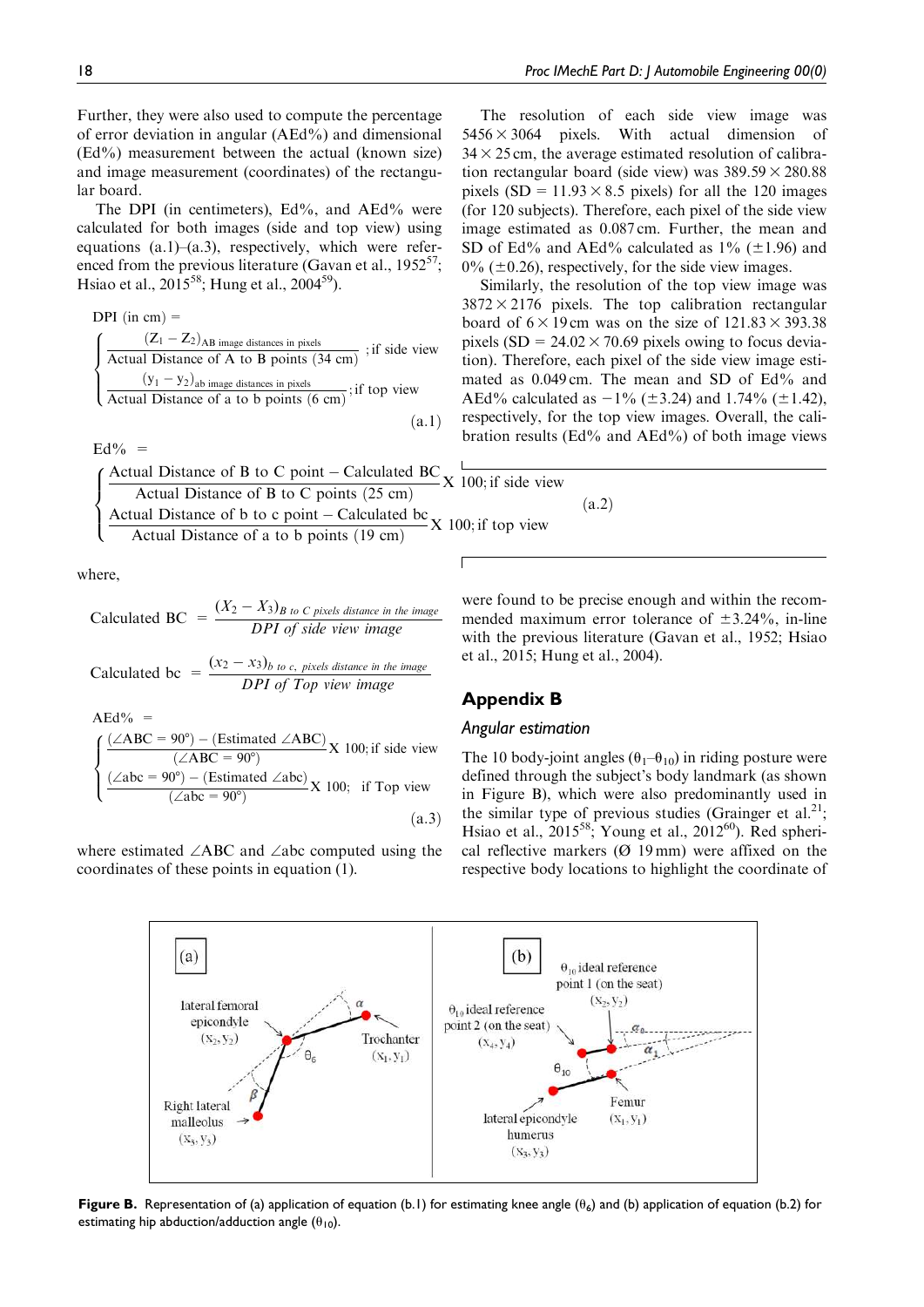the landmarks. The 2D coordinate  $(x, y)$  of these spherical reflective markers of the body landmarks were substituted in the equations (b.1) and (b.2) to obtain the joint angles. These equations (b.1) and (b.2) were referenced from the previous studies (Hsiao et al., 2015; Chou and  $Hsiao^{48}$ ) and tangent rules (for estimating intersection angle between two lines). The application of equation (2) for estimation of the hip abduction/ adduction angle  $(\theta_{10})$ . Figure B(a) and (b) illustrates the estimation of knee angle  $(\theta_6)$  utilizing the respective coordinates for computing the slopes (tan  $\alpha$  and tan  $\beta$ ). Similarly, Figure B(b) has been used to illustrate the application of equation (2) for estimation of the hip abduction/adduction angle  $(\theta_{10})$ .

$$
\theta = \tan^{-1} \frac{(\tan \alpha + \tan \beta)}{(\tan \alpha \cdot \tan \beta) - 1}
$$
 (b.1)

where,  $\tan \alpha = \frac{y_1 - y_2}{x_1 - x_2}$  $\tan \beta = \frac{y_3 - y_2}{ }$  $x_2 - x_3$ 

#### Appendix C



where,

$$
\alpha_0 = \text{atan2}(y_3 - y_1, x_3 - x_1)
$$
\n
$$
\alpha_1 = \text{atan2}(y_4 - y_2, x_4 - x_2)
$$

Alternative cases:

$$
\operatorname{atan2}(\Delta y, \Delta x) =
$$
\n
$$
\begin{cases}\n\tan^{-1}(\frac{\Delta y}{\Delta x}) & ; \text{if } \Delta x > 0 \\
\tan^{-1}(\frac{\Delta y}{\Delta x}) + \pi & ; \text{if } \Delta y \ge 0, \ \Delta x < 0\n\end{cases}
$$
\n
$$
\tan^{-1}(\frac{\Delta y}{\Delta x}) - \pi & ; \text{if } \Delta y < 0, \ \Delta x < 0
$$
\n
$$
+ \frac{\pi}{2} & ; \text{if } \Delta y > 0, \ \Delta x = 0
$$
\n
$$
- \frac{\pi}{2} & ; \text{if } \Delta y < 0, \ \Delta x = 0
$$



Figure C. (a) Discomfort and (b) comfort – subjective rating scales.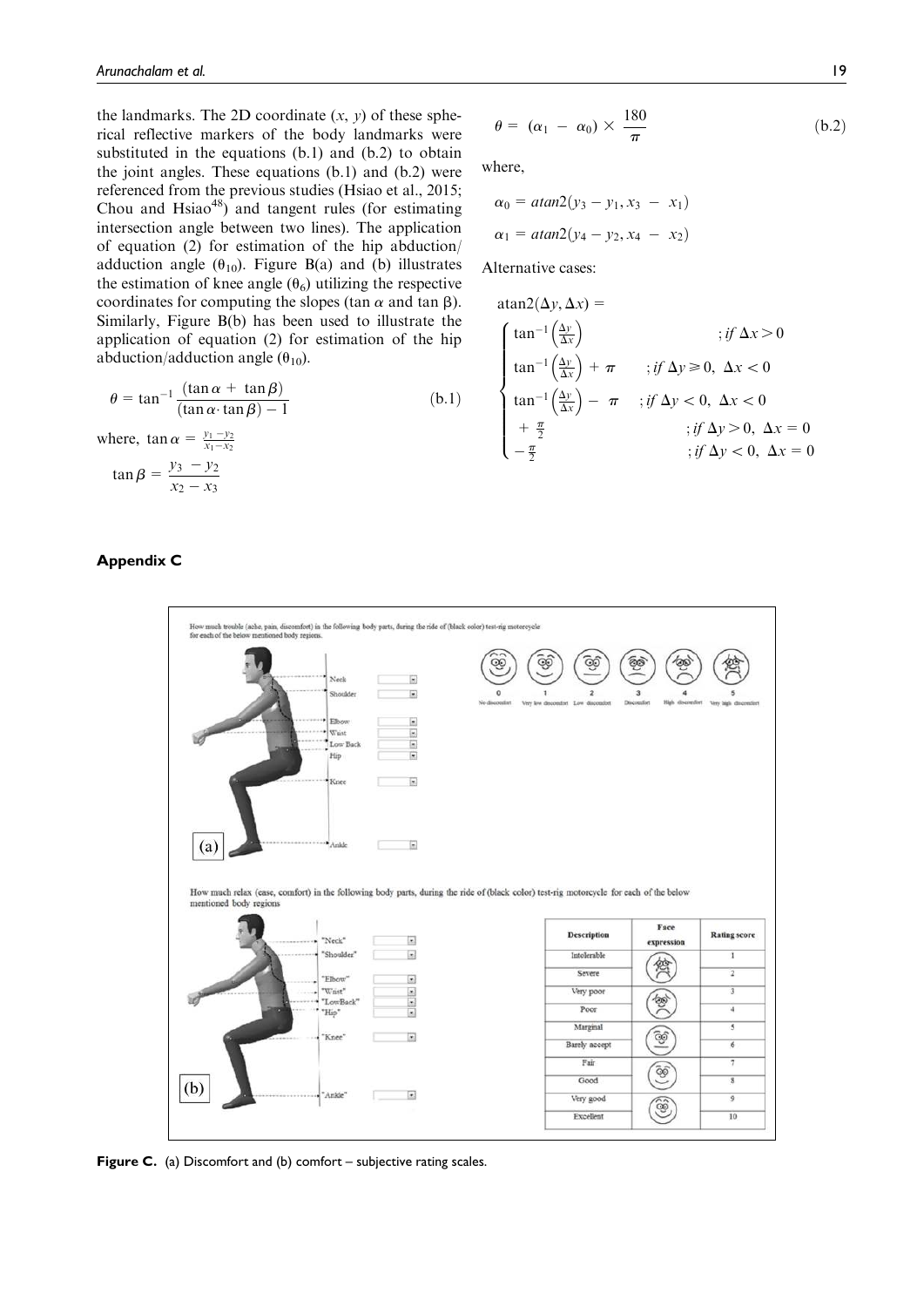# Appendix D

*Intra-correlation among postural and position variables*

Table D1. Intra-correlation among postural variables.

|                                                                                                                                                                                                         | $\theta_{\sf neck}$                                                                                                       | $\theta_{\sf shoulder}$                                                                                              | $\theta_{\sf elbow}$                                                          | $\theta$ lowerback                                                     | $\theta_{\text{hip}}$                            | $\theta_{\text{knee}}$         | $\theta_{\rm ankle}$                     | $\theta_{\text{wrist}}$               | $\theta$ shoulder abd/add |
|---------------------------------------------------------------------------------------------------------------------------------------------------------------------------------------------------------|---------------------------------------------------------------------------------------------------------------------------|----------------------------------------------------------------------------------------------------------------------|-------------------------------------------------------------------------------|------------------------------------------------------------------------|--------------------------------------------------|--------------------------------|------------------------------------------|---------------------------------------|---------------------------|
| $\theta_{\sf neck}$<br>$\theta_{\sf shoulder}$<br>$\theta_{\sf elbow}$<br>$\theta$ lowerback<br>$\theta_{\textsf{hip}}$<br>$\theta_{\text{knee}}$<br>$\theta_{\text{ankle}}$<br>$\theta_{\text{wrist}}$ | -<br>0.446 <sup>b</sup><br>$0.423^{b}$<br>$0.353^{b}$<br>0.250 <sup>b</sup><br>0.096<br>0.300 <sup>b</sup><br>$0.344^{b}$ | -<br>0.639 <sup>b</sup><br>$0.357^{b}$<br>0.268 <sup>b</sup><br>$0.246^{b}$<br>$0.225^{\circ}$<br>0.209 <sup>a</sup> | 0.391 <sup>b</sup><br>0.148<br>0.406 <sup>b</sup><br>$0.241^{b}$<br>$0.267^b$ | $0.685^{b}$<br>$0.375^{b}$<br>0.400 <sup>b</sup><br>0.398 <sup>b</sup> | 0.304 <sup>b</sup><br>$0.351^{b}$<br>$0.235^{b}$ | $0.426^{b}$<br>$0.225^{\rm a}$ | $0.234^{a}$                              |                                       |                           |
| $\theta$ shoulder abd/add<br>$\theta_{\text{hip abd/add}}$                                                                                                                                              | 0.092<br>0.124                                                                                                            | $0.267^{\circ}$<br>0.05                                                                                              | $0.471^{\circ}$<br>$-0.096$                                                   | $0.315^{b}$<br>$0.344^{b}$                                             | 0.202 <sup>a</sup><br>0.481 <sup>b</sup>         | $0.324^{b}$<br>0.042           | 0.268 <sup>b</sup><br>0.287 <sup>b</sup> | 0.241 <sup>b</sup><br>$0.203^{\rm a}$ | $0.381^{b}$               |

Table D2. Intra-correlation among riding position variables.

|                                                  | $R_1$                                                  | R <sub>2</sub>                                            | $R_3$                                        | R <sub>4</sub>                        | MR <sub>1</sub>                       | MR <sub>2</sub>            | H                          |                             |       |
|--------------------------------------------------|--------------------------------------------------------|-----------------------------------------------------------|----------------------------------------------|---------------------------------------|---------------------------------------|----------------------------|----------------------------|-----------------------------|-------|
| R <sub>2</sub><br>R <sub>3</sub>                 | 0.328 <sup>b</sup><br>0.167<br>0.021                   | 0.181 <sup>a</sup>                                        | $-0.468^b$                                   |                                       |                                       |                            |                            |                             |       |
| $R_4$<br>MR <sub>1</sub><br>MR <sub>2</sub><br>Н | 0.904 <sup>b</sup><br>0.182 <sup>a</sup><br>$0.95^{b}$ | $-0.168$<br>$0.276^{b}$<br>$0.265^{\rm b}$<br>$0.328^{b}$ | $0.222$ <sup>a</sup><br>$0.810^{b}$<br>0.167 | $-0.072$<br>$-0.371^{\circ}$<br>0.021 | 0.023<br>$0.850^{b}$                  | -<br>0.182 <sup>a</sup>    |                            |                             |       |
| L<br>0                                           | 0.071<br>0.071<br>$-0.083$                             | 0.121<br>0.121<br>$-0.041$                                | $0.245^{b}$<br>$0.245^{b}$<br>$-0.024$       | $-0.445^b$<br>$-0.445^b$<br>0.1       | $0.217^a$<br>$0.217^{\rm a}$<br>0.018 | 0.019<br>0.019<br>$-0.046$ | 0.071<br>0.071<br>$-0.083$ | 0.950 <sup>b</sup><br>0.009 | 0.009 |

<sup>a</sup>Correlation is significant at the 0.05 level (two-tailed).

**bCorrelation is significant at the 0.01 level (two-tailed).** 

# Appendix E1

#### *Description of ROM measurements*

Neck flexion and neck extension were measured in standing position, as the axis of the goniometer, placed at the center of the external auditory meatus. The stationary-arm is parallel to the vertical line and the movable-arm aligned with nostrils.

Lumbar extension and lumbar flexion were measured in standing position, as the axis of the goniometer is center of the iliac crest, the stationary-arm parallel to the vertical line along the thigh and the movable-arm aligned with anterior axillary line.

Wrist extension and wrist flexion was measured in sitting position, as the axis of the goniometer is center of the lateral wrist (triquetrum), the stationary-arm aligned with the ulna and the movable-arm aligned with the fifth metacarpal.

Elbow extension and elbow flexion were measured in sitting position, as the axis of the goniometer is center of the lateral epicondyle of humerus, the stationary-arm parallel to the humerus (center of acromion process), and the movable-arm aligned with radius (styloid process).

Knee flexion and knee extension were measured in spine position, as the axis of the goniometer is the center of the femur's lateral epicondyle, the stationary-arm aligned with greater trochanter and the movable-arm aligned with the lateral malleolus.

Shoulder extension and shoulder flexion were measured in sitting position, as the axis of the goniometer is center of the humerus, the stationary-arm parallel to the midaxillary line and the movable-arm aligned with midline-humerus.

Ankle plantarflexion and ankle dorsiflexion were measured in spine position, as the axis of the goniometer is center of the lateral malleolus, the stationary-arm parallel to the fibular head and the movable-arm aligned with the fifth metatarsal.

Shoulder abduction and shoulder adduction were measured in spine position, as the axis of the goniometer is center of the acromion process, the stationary-arm parallel to the midline of the sternum and the movable-arm aligned with the midline of the humerus.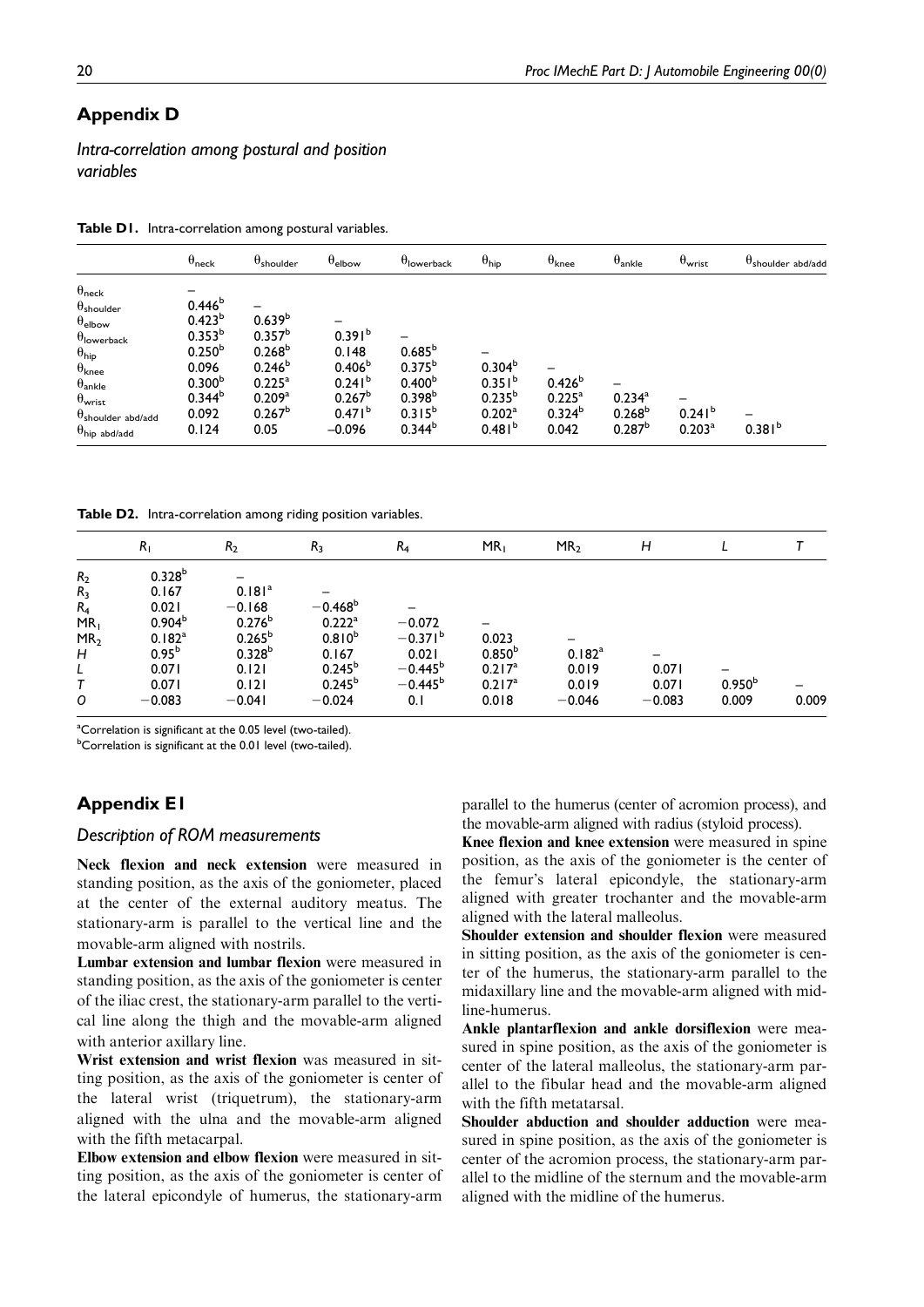Hip abduction and hip adduction, were measured in spine position as the axis of the goniometer is center of the anterior superior iliac spine, the stationary-arm parallel to the opposite anterior superior iliac spine and the movable-arm aligned with the femur (center of patella).

Hip flexion and hip extension were measured in spine position, as the axis of the goniometer is center of the greater trochanter, the stationary-arm parallel to the midline of the pelvis and the movable-arm aligned with the femur (lateral epicondyle).

# Appendix E2

*Anthropometric and ROM measurements*

|  | Table E1. Descriptive statistics of anthropometric measurements ( $n = 120$ ) (unit: mm unless specified). |  |  |  |  |  |
|--|------------------------------------------------------------------------------------------------------------|--|--|--|--|--|
|--|------------------------------------------------------------------------------------------------------------|--|--|--|--|--|

| Anthropometric dimension                  | Mean | SD              | Min  | Max  | Percentile |                |      |
|-------------------------------------------|------|-----------------|------|------|------------|----------------|------|
|                                           |      |                 |      |      | Fifth      | 50th           | 95th |
| Weight (W) in kg                          | 68   | $\mathbf{H}$    | 38   | 96   | 51         | 68             | 84   |
| Stature (S)                               | 1690 | 70              | 1540 | 1880 | 1580       | 1680           | 1830 |
| Body mass index(BMI) (kg/m <sup>2</sup> ) | 24   | 4               | 4    | 32   | 8          | 24             | 29   |
| Crotch height (CH)                        | 780  | 50              | 670  | 950  | 690        | 770            | 860  |
| Buttock extension (BE)                    | 840  | 60              | 580  | 980  | 720        | 860            | 940  |
| Cervical height sitting (CHS)             | 640  | 30              | 580  | 710  | 590        | 640            | 690  |
| Shoulder height sitting (SHS)             | 580  | 30              | 510  | 650  | 520        | 570            | 630  |
| Elbow height sitting (EHS)                | 220  | 30              | 160  | 280  | 180        | 220            | 270  |
| Knee height (KH)                          | 550  | 40              | 46   | 84   | 490        | 550            | 600  |
| Lower leg length (LLL)                    | 450  | 40              | 370  | 710  | 390        | 440            | 500  |
| Shoulder-elbow length (SEL)               | 350  | 20              | 300  | 410  | 310        | 350            | 400  |
| Elbow-hand length (EHL)                   | 470  | 30              | 420  | 540  | 430        | 480            | 520  |
| Buttock-knee length (BKL)                 | 590  | 40              | 500  | 680  | 530        | 590            | 660  |
| Buttock-popliteal length (PL)             | 490  | 40              | 400  | 570  | 420        | 490            | 560  |
| Acromion grip length (AL)                 | 630  | 40              | 530  | 750  | 550        | 630            | 700  |
| Ball of foot length (BFL)                 | 180  | 20              | 100  | 210  | 160        | 180            | 200  |
| Hand length (HL)                          | 180  | $\overline{10}$ | 150  | 210  | 150        | 180            | 200  |
| Foot-breadth (FB)                         | 100  | 10              | 80   | 120  | 90         | 100            | 110  |
| Elbow-Elbow breadth (EEB)                 | 430  | 40              | 330  | 530  | 370        | 440            | 490  |
| Hip breadth, sitting (HBS)                | 340  | 30              | 270  | 430  | 290        | 340            | 380  |
| Thigh circumference (TC)                  | 450  | 50              | 340  | 570  | 380        | 450            | 540  |
| Triceps skinfold (T) (mm)                 | 8    | 2               | 4    | 4    | 5          | 8              | 12   |
| Subscapular skinfold (SS) (mm)            | 10   | 2               | 5    | 15   | 6          | $\overline{0}$ | 3    |
| Supraspinal skinfold (SR) (mm)            | П    | $\overline{2}$  | 5    | 16   | 7          | $\overline{0}$ | 15   |
| Medial calf skinfold (MC) (mm)            | 10   | $\overline{2}$  | 5    | 4    | 7          | 10             | 3    |
| Calf circumference (CC)                   | 330  | 50              | 210  | 520  | 270        | 330            | 410  |
| Upper arm circumference (UC)              | 290  | 30              | 190  | 340  | 230        | 290            | 330  |
| Femur breadth (FrB)                       | 90   | $\overline{10}$ | 60   | 110  | 80         | 90             | 100  |
| Humerus breadth (HB)                      | 70   | 10              | 60   | 90   | 60         | 70             | 80   |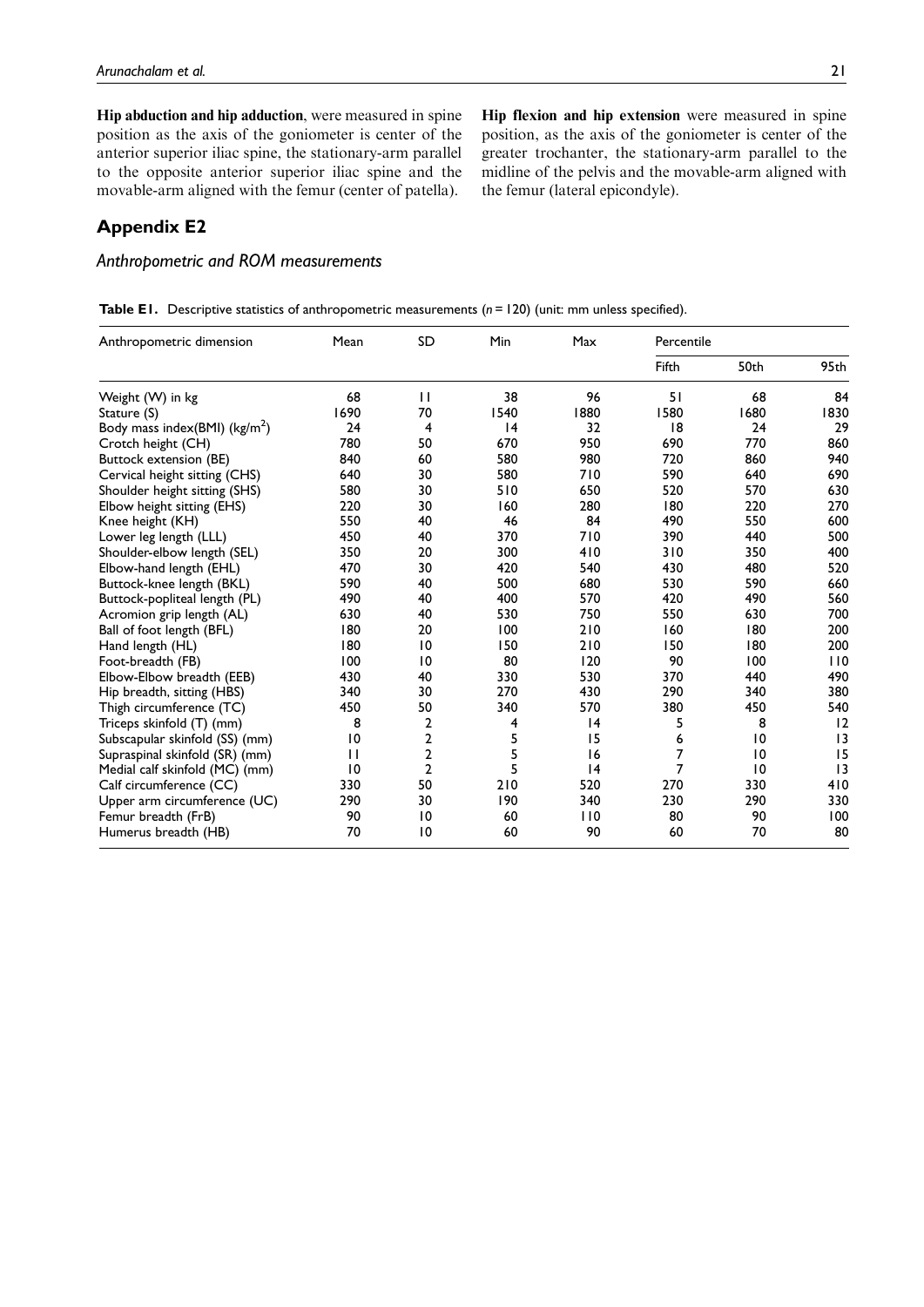| Range of motion            | Mean                    | SD  | <b>Min</b> | Max | Percentile |      |       |
|----------------------------|-------------------------|-----|------------|-----|------------|------|-------|
|                            |                         |     |            |     | Fifth      | 50th | 95th  |
| Neck flexion (NF)          | 37                      | 8   | 20         | 60  | 20         | 35   | 50    |
| Neck extension (NE)        | 40                      |     | 25         | 56  | 30         | 40   | 53    |
| Lumbar flexion (LF)        | 04                      |     | 80         | 124 | 90         | 104  | l I 5 |
| Lumbar extension (LE)      | 21                      | ь   | 10         | 40  | 10         | 20   | 35    |
| Wrist flexion (WF)         | 75                      | 8   | 50         | 90  | 60         | 80   | 90    |
| Wrist extension (WE)       | 69                      | 9   | 50         | 90  | 58         | 70   | 80    |
| Knee flexion (KF)          | 128                     |     | 110        | 145 | 120        | 130  | 140   |
| Knee extension (KE)        | $\overline{\mathbf{2}}$ |     | 0          | 10  | 0          |      | 5     |
| Hip flexion (HF)           | 107                     | l I | 70         | 140 | 90         | 105  | 130   |
| Hip extension (HE)         | 17                      | 6   | 5          | 30  | 10         | 20   | 26    |
| Hip abduction (HAb)        | 17                      | 9   | 10         | 90  | 10         | 15   | 25    |
| Hip abduction (HA)         | 46                      | 9   | 25         | 70  | 30         | 47   | 60    |
| Elbow extension (EE)       | 2                       |     | 0          | 15  | 0          | 0    | 8     |
| Elbow flexion (EF)         | 140                     |     | 120        | 150 | 130        | 140  | 150   |
| Shoulder flexion (SF)      | 164                     | 10  | 120        | 180 | 150        | 166  | 180   |
| Shoulder abduction (SA)    | 137                     | 15  | 110        | 175 | 120        | 130  | 170   |
| Shoulder abduction (SAb)   | 41                      | Н   |            | 70  | 30         | 40   | 60    |
| Shoulder extension (SE)    | 44                      | Н   | 20         | 80  | 27         | 45   | 60    |
| Ankle plantar flexion (AP) | 36                      | 7   | 20         | 50  | 25         | 35   | 47    |
| Ankle dorsiflexion (AD)    | 30                      | 10  | 0          | 70  | 10         | 20   | 30    |

**Table E2.** Descriptive statistics of the range of motion measurements ( $n = 120$ ) (unit:  $\degree$ ).

# Appendix F

### *Zero-degree correlation*

Table F1. Correlation of riding posture joint angles variables with ROM, anthropometry dimensions, and riding position variables.

|                                          | Comfort hip joint angles | Comfort angles of upper limbs | Comfort angles of lower limbs |
|------------------------------------------|--------------------------|-------------------------------|-------------------------------|
| Body length indicator                    | 0.081                    | $-0.063$                      | $-0.362^b$                    |
| Volume indicator                         | $-0.281b$                | $-0.014$                      | 0.075                         |
| Body fat indicators                      | $-0.092$                 | $-0.055$                      | $-0.077$                      |
| Sitting height indicator                 | $-0.099$                 | 0.193 <sup>a</sup>            | $-0.174$                      |
| Body bilateral length indicators         | $-0.094$                 | 0.277 <sup>b</sup>            | $-0.115$                      |
| Motion at Sagittal plane                 | $0.335^{b}$              | 0.089                         | $-0.07$                       |
| Motion at Transverse plane               | $-0.213$ <sup>a</sup>    | 0.15                          | $-0.096$                      |
| Upperlimb motions at Sagittal plane      | $0.182^{a}$              | $-0.227$ <sup>a</sup>         | 0.058                         |
| Lower limb motions at the Sagittal plane | 0.027                    | $-0.068$                      | $-0.015$                      |
| Lower limb motion at Transverse plane    | $-0.193$ <sup>a</sup>    | 0.095                         | $-0.042$                      |
| Spine motion at Sagittal plane           | $-0.139$                 | 0.004                         | $0.317^{b}$                   |
| Knee-elbow motion at Sagittal plane      | $-0.142$                 | $-0.151$                      | $-0.165$                      |
| Vertical dimensions at Sagittal plane    | $-0.183$ <sup>a</sup>    | 0.11                          | 0.165                         |
| Dimensions at Transverse plane           | 0.159                    | $-0.297^b$                    | 0.037                         |
| Horizontal dimensions at Sagittal plane  | 0.014                    | $-0.254^b$                    | 0.014                         |
| Footrest dimensions at Transverse plane  | $-0.139$                 | 0.076                         | 0.01                          |

<sup>a</sup>Correlation is significant at the 0.05 level (two-tailed).

**bCorrelation is significant at the 0.01 level (two-tailed).**